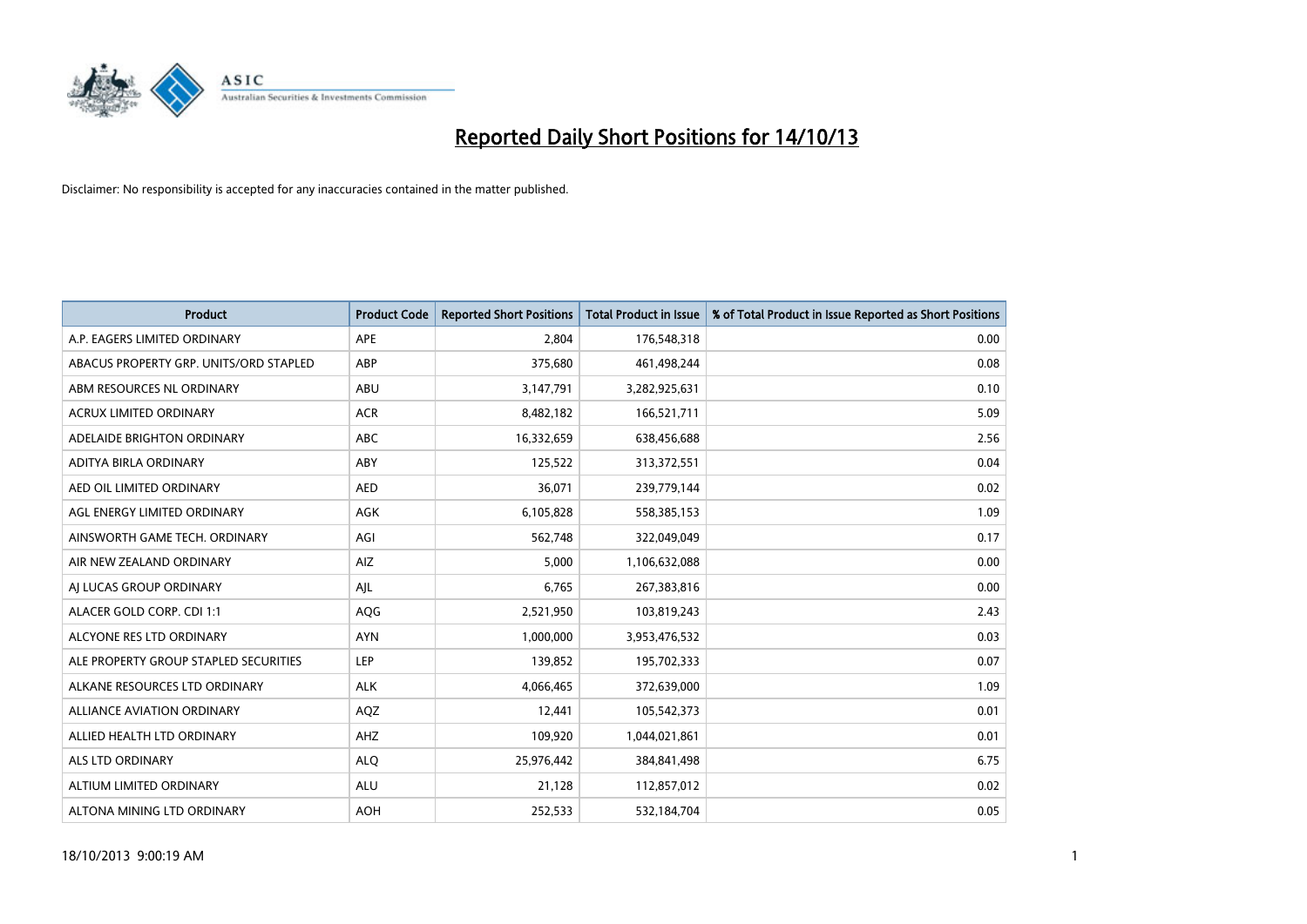

| <b>Product</b>                          | <b>Product Code</b> | <b>Reported Short Positions</b> | <b>Total Product in Issue</b> | % of Total Product in Issue Reported as Short Positions |
|-----------------------------------------|---------------------|---------------------------------|-------------------------------|---------------------------------------------------------|
| ALUMINA LIMITED ORDINARY                | <b>AWC</b>          | 171,755,142                     | 2,806,225,615                 | 6.12                                                    |
| AMALGAMATED HOLDINGS ORDINARY           | AHD                 | 38,241                          | 157,806,992                   | 0.02                                                    |
| AMCOM TELECOMM. ORDINARY                | AMM                 | 762,679                         | 244,557,101                   | 0.31                                                    |
| AMCOR LIMITED ORDINARY                  | AMC                 | 2,927,492                       | 1,206,684,923                 | 0.24                                                    |
| AMP LIMITED ORDINARY                    | AMP                 | 22,501,428                      | 2,944,564,649                 | 0.76                                                    |
| AMPELLA MINING ORDINARY                 | <b>AMX</b>          | 365,381                         | 248,000,493                   | 0.15                                                    |
| ANGLOGOLD ASHANTI CDI 5:1               | AGG                 | 9                               | 89,207,765                    | 0.00                                                    |
| ANSELL LIMITED ORDINARY                 | <b>ANN</b>          | 8,006,824                       | 130,648,660                   | 6.13                                                    |
| ANTARES ENERGY LTD ORDINARY             | AZZ                 | 394,043                         | 255,000,000                   | 0.15                                                    |
| ANZ BANKING GRP LTD ORDINARY            | ANZ                 | 5,366,466                       | 2,743,655,310                 | 0.20                                                    |
| APA GROUP STAPLED SECURITIES            | APA                 | 10,632,108                      | 835,750,807                   | 1.27                                                    |
| APN NEWS & MEDIA ORDINARY               | <b>APN</b>          | 16,062,984                      | 661,526,586                   | 2.43                                                    |
| AQUARIUS PLATINUM. ORDINARY             | <b>AQP</b>          | 6,535,588                       | 486,851,336                   | 1.34                                                    |
| AQUILA RESOURCES ORDINARY               | <b>AQA</b>          | 14,778,645                      | 411,804,442                   | 3.59                                                    |
| ARAFURA RESOURCE LTD ORDINARY           | ARU                 | 8,367                           | 441,270,644                   | 0.00                                                    |
| ARB CORPORATION ORDINARY                | ARP                 | 930,684                         | 72,481,302                    | 1.28                                                    |
| ARDENT LEISURE GROUP STAPLED SECURITIES | AAD                 | 2,755,762                       | 404,994,420                   | 0.68                                                    |
| ARISTOCRAT LEISURE ORDINARY             | ALL                 | 8,102,207                       | 551,418,047                   | 1.47                                                    |
| ARRIUM LTD ORDINARY                     | ARI                 | 28,115,345                      | 1,355,433,903                 | 2.07                                                    |
| ASCIANO LIMITED ORDINARY                | <b>AIO</b>          | 14,643,370                      | 975,385,664                   | 1.50                                                    |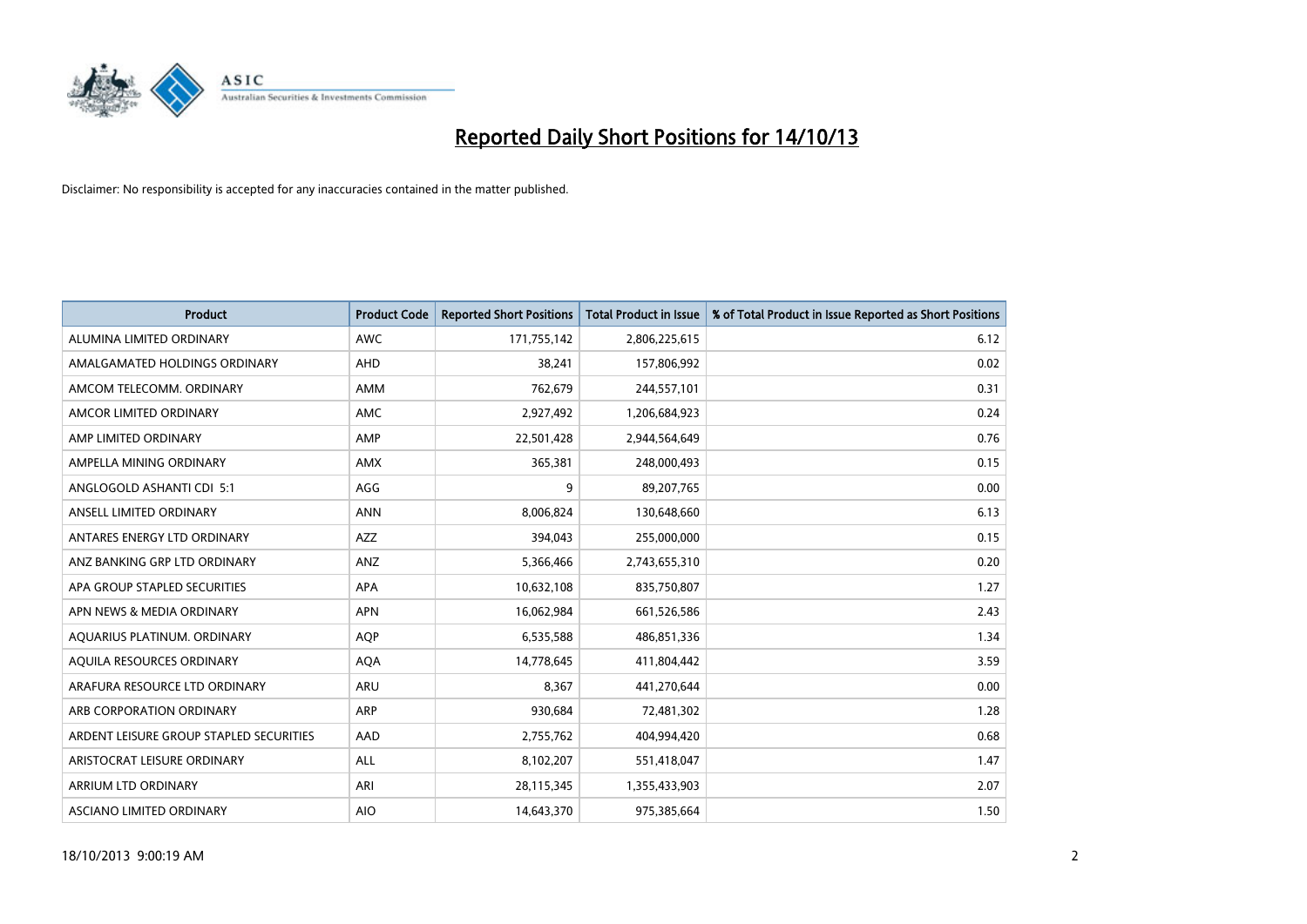

| <b>Product</b>                            | <b>Product Code</b> | <b>Reported Short Positions</b> | <b>Total Product in Issue</b> | % of Total Product in Issue Reported as Short Positions |
|-------------------------------------------|---------------------|---------------------------------|-------------------------------|---------------------------------------------------------|
| ASG GROUP LIMITED ORDINARY                | ASZ                 | 1,114,087                       | 206,720,839                   | 0.54                                                    |
| ASPEN GROUP ORD/UNITS STAPLED             | APZ                 | 378,374                         | 1,199,453,768                 | 0.03                                                    |
| ASTRO JAP PROP GROUP STAPLED US PROHIBIT. | AJA                 | 33,779                          | 67,211,752                    | 0.05                                                    |
| ASX LIMITED ORDINARY                      | ASX                 | 2,916,630                       | 193,595,162                   | 1.51                                                    |
| ATLANTIC LIMITED ORDINARY                 | ATI                 | 50,000                          | 154,757,339                   | 0.03                                                    |
| ATLAS IRON LIMITED ORDINARY               | AGO                 | 32,227,486                      | 915,496,158                   | 3.52                                                    |
| ATRUM COAL NL ORDINARY                    | ATU                 | 20,054                          | 62,806,250                    | 0.03                                                    |
| AUCKLAND INTERNATION ORDINARY             | AIA                 | 65,815                          | 1,322,564,489                 | 0.00                                                    |
| AURIZON HOLDINGS LTD ORDINARY             | AZJ                 | 2,676,939                       | 2,137,284,503                 | 0.13                                                    |
| <b>AURORA OIL &amp; GAS ORDINARY</b>      | <b>AUT</b>          | 8,119,598                       | 448,785,778                   | 1.81                                                    |
| AUSDRILL LIMITED ORDINARY                 | <b>ASL</b>          | 15,683,154                      | 312,277,224                   | 5.02                                                    |
| AUSENCO LIMITED ORDINARY                  | AAX                 | 1,228,250                       | 123,527,574                   | 0.99                                                    |
| <b>AUSTAL LIMITED ORDINARY</b>            | ASB                 | 719,929                         | 346,007,639                   | 0.21                                                    |
| AUSTBROKERS HOLDINGS ORDINARY             | <b>AUB</b>          | 788,415                         | 58,271,735                    | 1.35                                                    |
| AUSTIN ENGINEERING ORDINARY               | ANG                 | 396,042                         | 73,164,403                    | 0.54                                                    |
| AUSTRALAND PROPERTY STAPLED SECURITY      | <b>ALZ</b>          | 1,778,593                       | 578,324,670                   | 0.31                                                    |
| AUSTRALIAN AGRICULT. ORDINARY             | AAC                 | 5,122,915                       | 413,909,874                   | 1.24                                                    |
| AUSTRALIAN EDUCATION UNITS                | <b>AEU</b>          | 2,179                           | 175,465,397                   | 0.00                                                    |
| AUSTRALIAN INFR LTD ORDINARY              | <b>AIX</b>          | 3,323,597                       | 620,733,944                   | 0.54                                                    |
| AUSTRALIAN PHARM. ORDINARY                | API                 | 682,832                         | 488,115,883                   | 0.14                                                    |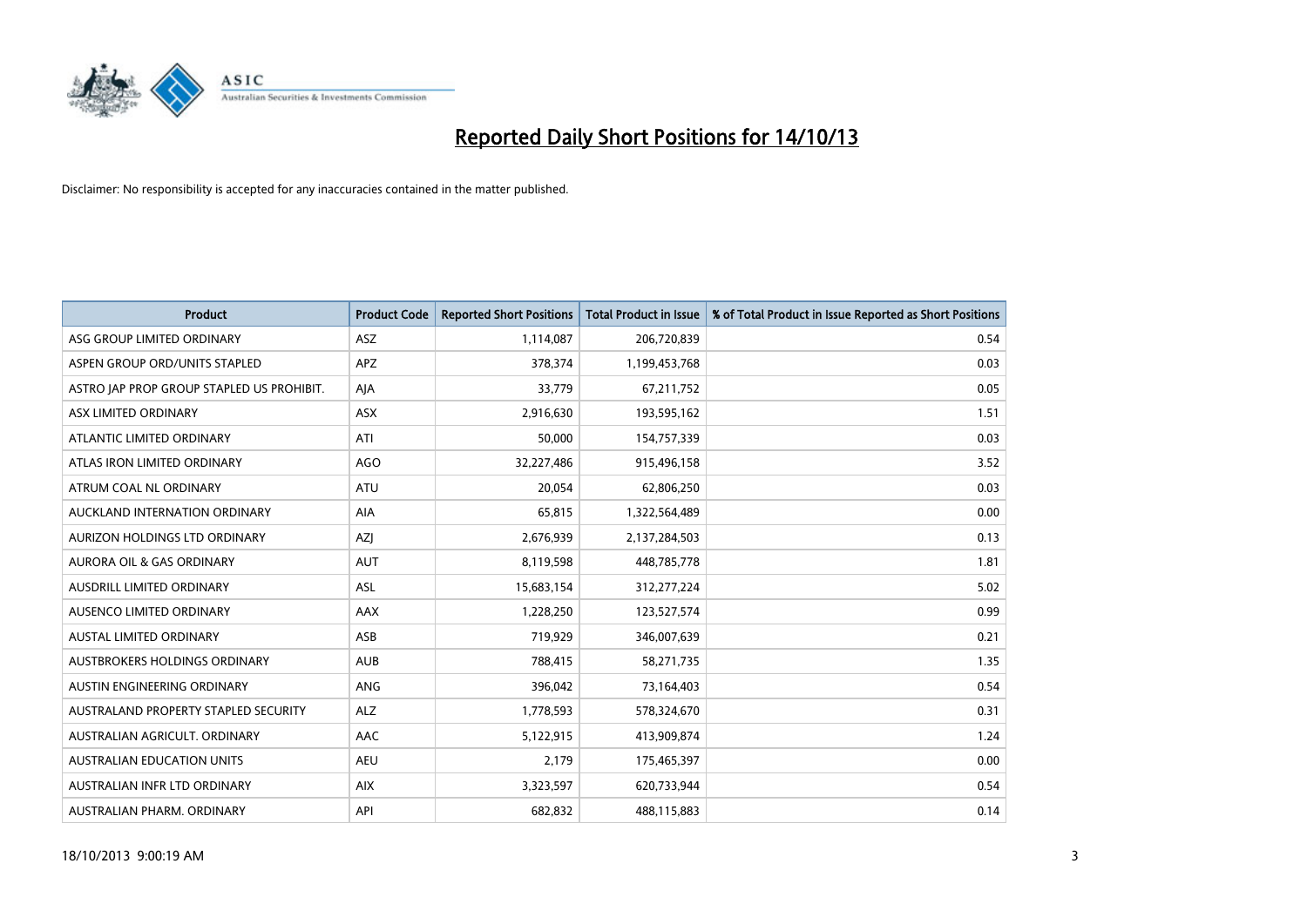

| <b>Product</b>                                | <b>Product Code</b> | <b>Reported Short Positions</b> | <b>Total Product in Issue</b> | % of Total Product in Issue Reported as Short Positions |
|-----------------------------------------------|---------------------|---------------------------------|-------------------------------|---------------------------------------------------------|
| AUTOMOTIVE HOLDINGS ORDINARY                  | AHE                 | 207,116                         | 260,579,682                   | 0.08                                                    |
| AVANCO RESOURCES LTD ORDINARY                 | AVB                 | 100,000                         | 1,113,993,968                 | 0.01                                                    |
| AVIENNINGS LIMITED ORDINARY                   | <b>AVI</b>          | 69,999                          | 384,423,851                   | 0.02                                                    |
| AWE LIMITED ORDINARY                          | AWE                 | 868,065                         | 522,116,985                   | 0.17                                                    |
| <b>BANDANNA ENERGY ORDINARY</b>               | <b>BND</b>          | 18,970,377                      | 528,481,199                   | 3.59                                                    |
| BANK OF QUEENSLAND. ORDINARY                  | <b>BOQ</b>          | 3,406,916                       | 319,809,993                   | 1.07                                                    |
| <b>BASE RES LIMITED ORDINARY</b>              | <b>BSE</b>          | 5,317,160                       | 561,840,029                   | 0.95                                                    |
| BATHURST RES NZ LTD ORDINARY                  | <b>BRL</b>          | 18,645,598                      | 817,135,097                   | 2.28                                                    |
| <b>BC IRON LIMITED ORDINARY</b>               | <b>BCI</b>          | 23,079                          | 123,628,630                   | 0.02                                                    |
| BEACH ENERGY LIMITED ORDINARY                 | <b>BPT</b>          | 20,738,257                      | 1,277,533,962                 | 1.62                                                    |
| BEADELL RESOURCE LTD ORDINARY                 | <b>BDR</b>          | 43,615,199                      | 790,527,280                   | 5.52                                                    |
| BEGA CHEESE LTD ORDINARY                      | <b>BGA</b>          | 649,101                         | 151,866,050                   | 0.43                                                    |
| BENDIGO AND ADELAIDE ORDINARY                 | <b>BEN</b>          | 12,434,701                      | 409,943,305                   | 3.03                                                    |
| BERKELEY RESOURCES ORDINARY                   | <b>BKY</b>          | 698,861                         | 179,393,323                   | 0.39                                                    |
| <b>BHP BILLITON LIMITED ORDINARY</b>          | <b>BHP</b>          | 7,605,271                       | 3,211,691,105                 | 0.24                                                    |
| <b>BILLABONG ORDINARY</b>                     | <b>BBG</b>          | 18,228,410                      | 478,944,292                   | 3.81                                                    |
| <b>BIONOMICS LIMITED ORDINARY</b>             | <b>BNO</b>          | 233,052                         | 412,041,924                   | 0.06                                                    |
| <b>BLACKMORES LIMITED ORDINARY</b>            | <b>BKL</b>          | 5,697                           | 16,973,764                    | 0.03                                                    |
| <b>BLACKTHORN RESOURCES ORD US PROHIBITED</b> | <b>BTR</b>          | 525,801                         | 164,285,950                   | 0.32                                                    |
| <b>BLUESCOPE STEEL LTD ORDINARY</b>           | <b>BSL</b>          | 6,684,759                       | 558,733,728                   | 1.20                                                    |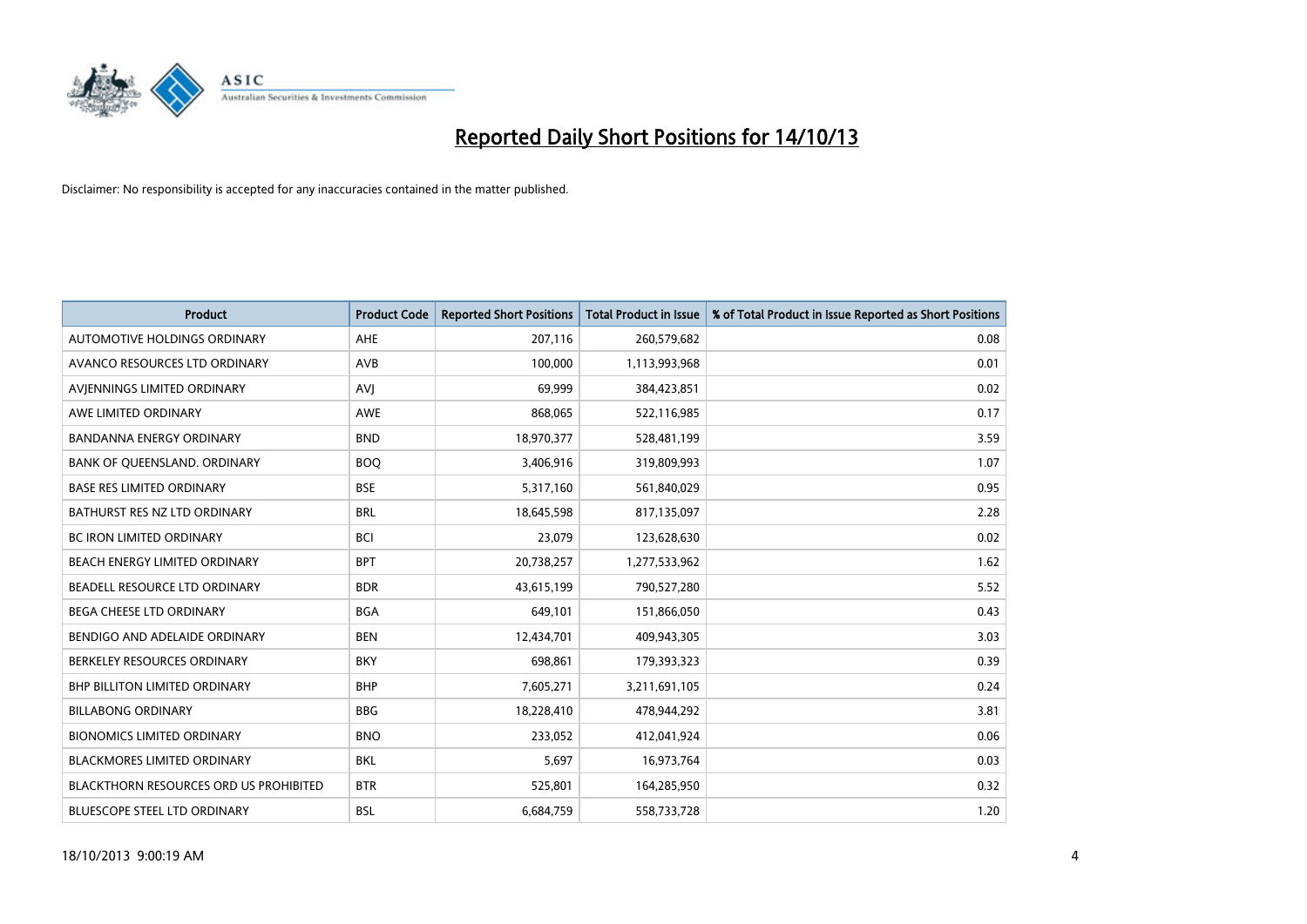

| <b>Product</b>                     | <b>Product Code</b> | <b>Reported Short Positions</b> | <b>Total Product in Issue</b> | % of Total Product in Issue Reported as Short Positions |
|------------------------------------|---------------------|---------------------------------|-------------------------------|---------------------------------------------------------|
| <b>BOART LONGYEAR ORDINARY</b>     | <b>BLY</b>          | 44,455,833                      | 461,163,412                   | 9.64                                                    |
| <b>BOOM LOGISTICS ORDINARY</b>     | <b>BOL</b>          | 99,999                          | 470,598,576                   | 0.02                                                    |
| BORAL LIMITED, ORDINARY            | <b>BLD</b>          | 51,623,123                      | 778,739,826                   | 6.63                                                    |
| <b>BRADKEN LIMITED ORDINARY</b>    | <b>BKN</b>          | 15,225,007                      | 169,240,662                   | 9.00                                                    |
| <b>BRAMBLES LIMITED ORDINARY</b>   | <b>BXB</b>          | 1,835,826                       | 1,558,772,369                 | 0.12                                                    |
| <b>BREVILLE GROUP LTD ORDINARY</b> | <b>BRG</b>          | 3,118,913                       | 130,095,322                   | 2.40                                                    |
| <b>BRICKWORKS LIMITED ORDINARY</b> | <b>BKW</b>          | 88,069                          | 148,038,996                   | 0.06                                                    |
| BT INVESTMENT MNGMNT ORDINARY      | <b>BTT</b>          | 42,455                          | 278,100,237                   | 0.02                                                    |
| <b>BURU ENERGY ORDINARY</b>        | <b>BRU</b>          | 12,546,508                      | 298,365,707                   | 4.21                                                    |
| <b>BWP TRUST ORDINARY UNITS</b>    | <b>BWP</b>          | 3,968,830                       | 627,165,919                   | 0.63                                                    |
| CABCHARGE AUSTRALIA ORDINARY       | CAB                 | 13,784,926                      | 120,430,683                   | 11.45                                                   |
| CALTEX AUSTRALIA ORDINARY          | <b>CTX</b>          | 1,632,534                       | 270,000,000                   | 0.60                                                    |
| CAPE LAMBERT RES LTD ORDINARY      | <b>CFE</b>          | 19,764                          | 676,191,942                   | 0.00                                                    |
| CAPITOL HEALTH ORDINARY            | <b>CAJ</b>          | 129,009                         | 430,432,121                   | 0.03                                                    |
| CARABELLA RES LTD ORDINARY         | <b>CLR</b>          | 119,115                         | 158,236,547                   | 0.08                                                    |
| <b>CARBON ENERGY ORDINARY</b>      | <b>CNX</b>          | 120,261                         | 975,168,303                   | 0.01                                                    |
| CARDNO LIMITED ORDINARY            | CDD                 | 9,437,672                       | 144,144,907                   | 6.55                                                    |
| CARNARVON PETROLEUM ORDINARY       | <b>CVN</b>          | 39,246                          | 934,109,501                   | 0.00                                                    |
| CARSALES.COM LTD ORDINARY          | <b>CRZ</b>          | 1,355,460                       | 237,513,965                   | 0.57                                                    |
| <b>CASH CONVERTERS ORDINARY</b>    | CCV                 | 5,158,733                       | 425,619,099                   | 1.21                                                    |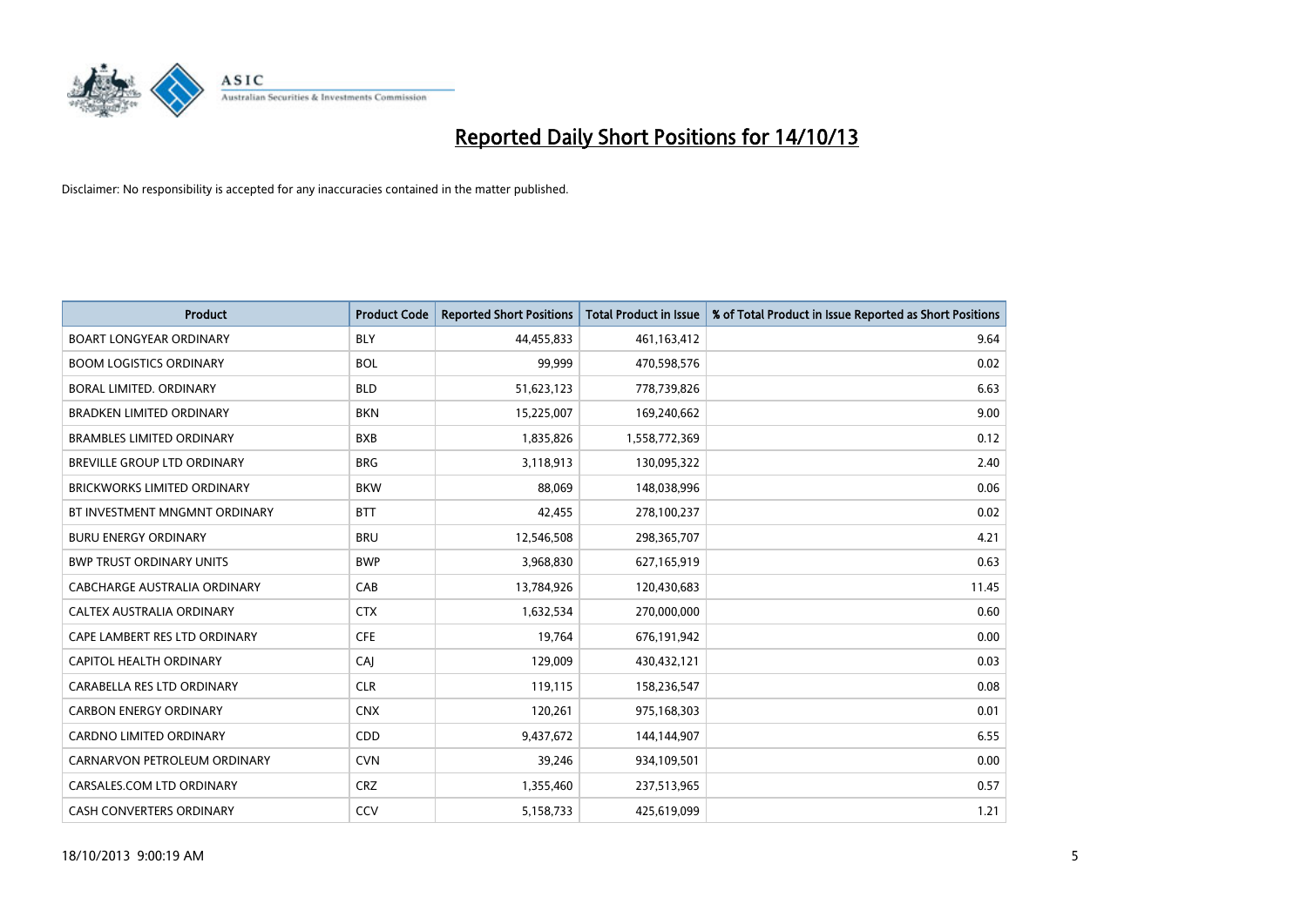

| <b>Product</b>                          | <b>Product Code</b> | <b>Reported Short Positions</b> | <b>Total Product in Issue</b> | % of Total Product in Issue Reported as Short Positions |
|-----------------------------------------|---------------------|---------------------------------|-------------------------------|---------------------------------------------------------|
| CEDAR WOODS PROP. ORDINARY              | <b>CWP</b>          | 216,354                         | 73,359,551                    | 0.29                                                    |
| CENTRAL PETROLEUM DEFERRED SETTLEMENT   | <b>CTPDA</b>        | 336,882                         | 309,215,769                   | 0.11                                                    |
| <b>CERAMIC FUEL CELLS ORDINARY</b>      | <b>CFU</b>          | 991,102                         | 1,591,941,620                 | 0.06                                                    |
| CFS RETAIL TRUST GRP STAPLED SECURITIES | <b>CFX</b>          | 50,344,222                      | 2,858,286,690                 | 1.76                                                    |
| <b>CHALICE GOLD MINES ORDINARY</b>      | <b>CHN</b>          | 50,000                          | 251,230,886                   | 0.02                                                    |
| CHALLENGER DIV.PRO. STAPLED UNITS       | <b>CDI</b>          | 52,882                          | 214,101,013                   | 0.02                                                    |
| <b>CHALLENGER LIMITED ORDINARY</b>      | <b>CGF</b>          | 1,877,100                       | 530,862,585                   | 0.35                                                    |
| CHARTER HALL GROUP STAPLED US PROHIBIT. | <b>CHC</b>          | 209,416                         | 309,068,171                   | 0.07                                                    |
| <b>CHARTER HALL RETAIL UNITS</b>        | <b>CQR</b>          | 9,238,111                       | 341,843,880                   | 2.70                                                    |
| <b>CHORUS LIMITED ORDINARY</b>          | <b>CNU</b>          | 46,783                          | 389,299,049                   | 0.01                                                    |
| CITIGOLD CORP LTD ORDINARY              | <b>CTO</b>          | 153,427                         | 1,352,907,765                 | 0.01                                                    |
| <b>CLOUGH LIMITED ORDINARY</b>          | <b>CLO</b>          | 823,713                         | 777,203,039                   | 0.11                                                    |
| COAL OF AFRICA LTD ORDINARY             | <b>CZA</b>          | 10,426                          | 1,048,368,613                 | 0.00                                                    |
| <b>COALSPUR MINES LTD ORDINARY</b>      | <b>CPL</b>          | 12,858,698                      | 641,394,435                   | 2.00                                                    |
| COCA-COLA AMATIL ORDINARY               | <b>CCL</b>          | 19,938,493                      | 763,590,249                   | 2.61                                                    |
| <b>COCHLEAR LIMITED ORDINARY</b>        | <b>COH</b>          | 8,612,022                       | 57,040,932                    | 15.10                                                   |
| COCKATOO COAL ORDINARY                  | <b>COK</b>          | 7,723,630                       | 886,294,158                   | 0.87                                                    |
| <b>CODAN LIMITED ORDINARY</b>           | <b>CDA</b>          | 1,225,029                       | 176,926,104                   | 0.69                                                    |
| <b>COFFEY INTERNATIONAL ORDINARY</b>    | <b>COF</b>          | 43,921                          | 255,833,165                   | 0.02                                                    |
| <b>COKAL LTD ORDINARY</b>               | <b>CKA</b>          | 164,826                         | 455,421,892                   | 0.04                                                    |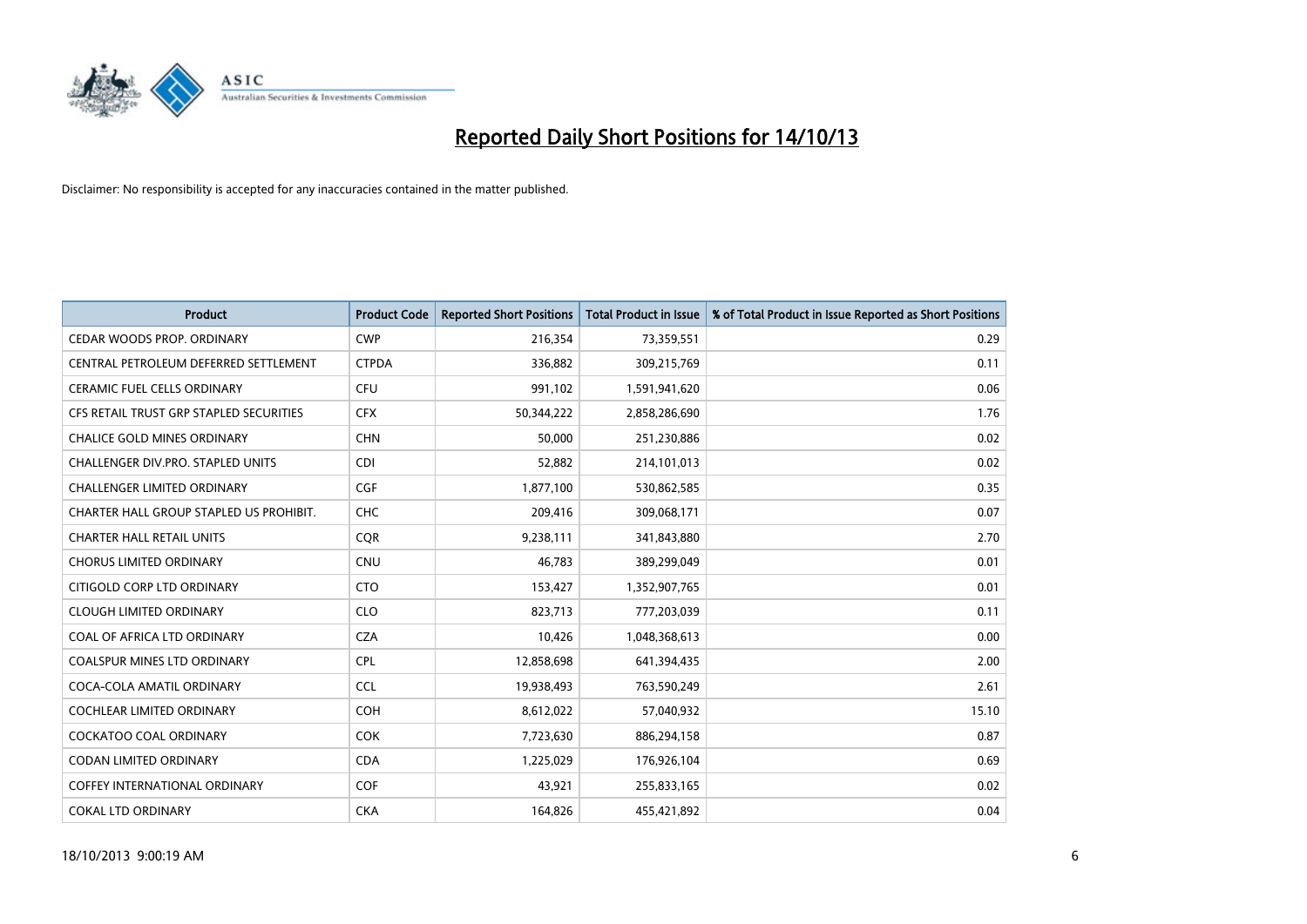

| <b>Product</b>                          | <b>Product Code</b> | <b>Reported Short Positions</b> | <b>Total Product in Issue</b> | % of Total Product in Issue Reported as Short Positions |
|-----------------------------------------|---------------------|---------------------------------|-------------------------------|---------------------------------------------------------|
| <b>COLLECTION HOUSE ORDINARY</b>        | <b>CLH</b>          | 1,318,755                       | 128,150,198                   | 1.03                                                    |
| COMMONWEALTH BANK, ORDINARY             | <b>CBA</b>          | 5,757,562                       | 1,611,928,836                 | 0.36                                                    |
| <b>COMMONWEALTH PROP ORDINARY UNITS</b> | <b>CPA</b>          | 19,756,358                      | 2,347,003,413                 | 0.84                                                    |
| <b>COMPASS RESOURCES ORDINARY</b>       | <b>CMR</b>          | 7,472                           | 1,403,744,100                 | 0.00                                                    |
| <b>COMPUTERSHARE LTD ORDINARY</b>       | <b>CPU</b>          | 12,289,477                      | 556,203,079                   | 2.21                                                    |
| <b>COOPER ENERGY LTD ORDINARY</b>       | <b>COE</b>          | 29,299                          | 329,099,922                   | 0.01                                                    |
| <b>CORP TRAVEL LIMITED ORDINARY</b>     | <b>CTD</b>          | 254,327                         | 78,246,245                    | 0.33                                                    |
| <b>CREDIT CORP GROUP ORDINARY</b>       | <b>CCP</b>          | 35,358                          | 46,131,882                    | 0.08                                                    |
| <b>CROMWELL PROP STAPLED SECURITIES</b> | <b>CMW</b>          | 12,283,423                      | 1,719,157,262                 | 0.71                                                    |
| <b>CROWE HORWATH AUS ORDINARY</b>       | <b>CRH</b>          | 2,949,182                       | 269,665,096                   | 1.09                                                    |
| <b>CROWN LIMITED ORDINARY</b>           | <b>CWN</b>          | 2,857,257                       | 728,394,185                   | 0.39                                                    |
| <b>CSG LIMITED ORDINARY</b>             | CSV                 | 316,706                         | 278,973,075                   | 0.11                                                    |
| <b>CSL LIMITED ORDINARY</b>             | <b>CSL</b>          | 320,821                         | 487, 165, 144                 | 0.07                                                    |
| <b>CSR LIMITED ORDINARY</b>             | <b>CSR</b>          | 34,072,878                      | 506,000,315                   | 6.73                                                    |
| <b>CUDECO LIMITED ORDINARY</b>          | CDU                 | 9,109,914                       | 205,017,174                   | 4.44                                                    |
| DART ENERGY LTD ORDINARY                | <b>DTE</b>          | 6,386,796                       | 1,108,251,519                 | 0.58                                                    |
| DATA#3 LIMITED ORDINARY                 | <b>DTL</b>          | 58,853                          | 153,974,950                   | 0.04                                                    |
| DAVID JONES LIMITED ORDINARY            | <b>DJS</b>          | 61,784,863                      | 535,002,401                   | 11.55                                                   |
| <b>DECMIL GROUP LIMITED ORDINARY</b>    | <b>DCG</b>          | 3,511,787                       | 168,657,794                   | 2.08                                                    |
| DEEP YELLOW LIMITED ORDINARY            | <b>DYL</b>          | 100,002                         | 1,562,794,247                 | 0.01                                                    |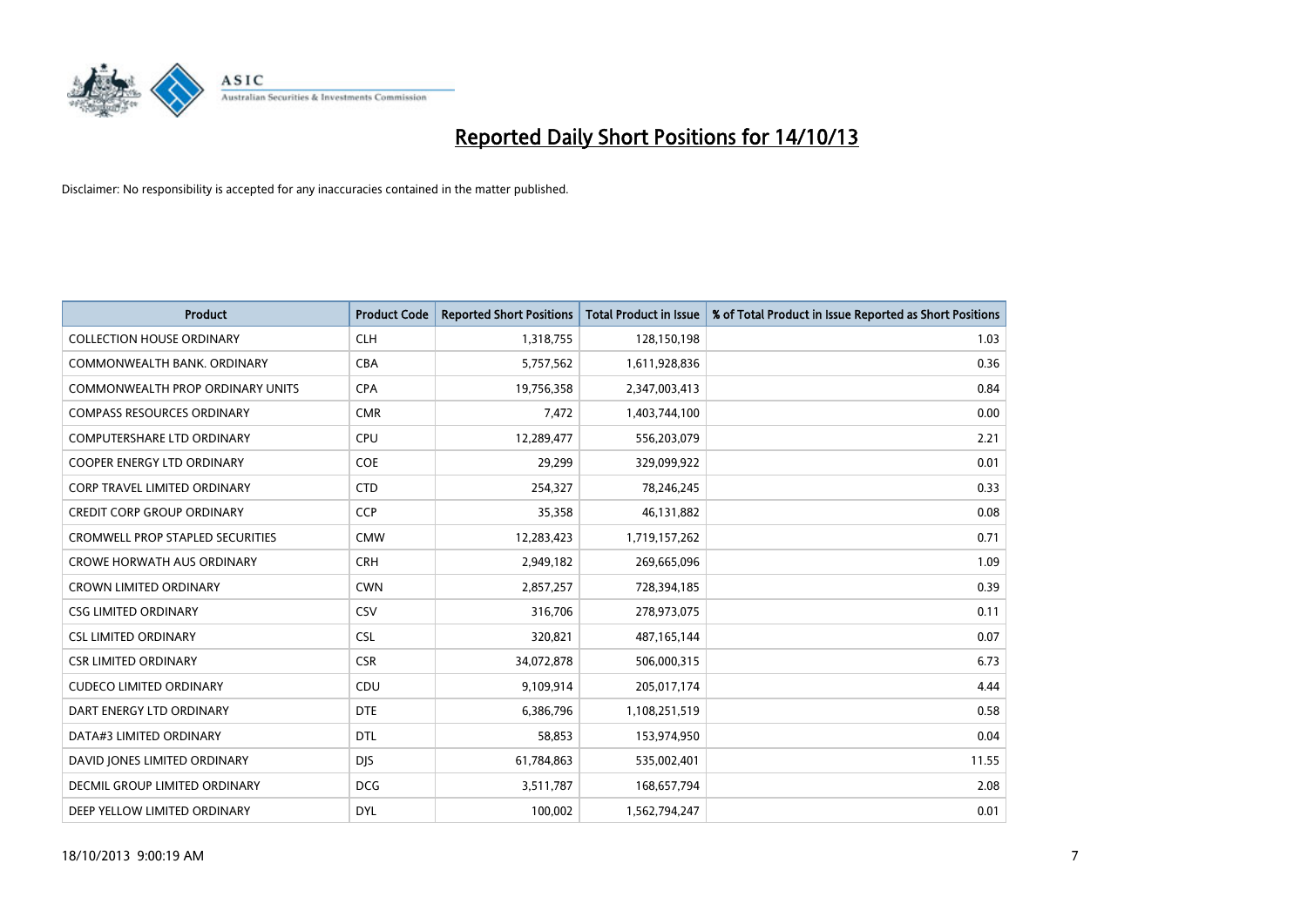

| <b>Product</b>                       | <b>Product Code</b> | <b>Reported Short Positions</b> | <b>Total Product in Issue</b> | % of Total Product in Issue Reported as Short Positions |
|--------------------------------------|---------------------|---------------------------------|-------------------------------|---------------------------------------------------------|
| DEXUS PROPERTY GROUP STAPLED UNITS   | <b>DXS</b>          | 91,339,353                      | 4,628,228,426                 | 1.97                                                    |
| DISCOVERY METALS LTD ORDINARY        | <b>DML</b>          | 5,532,447                       | 560,034,418                   | 0.99                                                    |
| DOMINO PIZZA ENTERPR ORDINARY        | <b>DMP</b>          | 330,479                         | 85,855,713                    | 0.38                                                    |
| DONACO INTERNATIONAL ORDINARY        | <b>DNA</b>          | 133,637                         | 371,731,146                   | 0.04                                                    |
| DOWNER EDI LIMITED ORDINARY          | <b>DOW</b>          | 11,458,703                      | 434,734,970                   | 2.64                                                    |
| DRILLSEARCH ENERGY ORDINARY          | <b>DLS</b>          | 13,548,803                      | 429,665,895                   | 3.15                                                    |
| DUET GROUP STAPLED US PROHIBIT.      | <b>DUE</b>          | 16,021,463                      | 1,237,195,531                 | 1.29                                                    |
| DULUXGROUP LIMITED ORDINARY          | <b>DLX</b>          | 1,808,570                       | 377,019,430                   | 0.48                                                    |
| <b>DWS LTD ORDINARY</b>              | <b>DWS</b>          | 462,598                         | 132,362,763                   | 0.35                                                    |
| ECHO ENTERTAINMENT ORDINARY          | EGP                 | 5,640,805                       | 825,672,730                   | 0.68                                                    |
| <b>ELDERS LIMITED ORDINARY</b>       | <b>ELD</b>          | 19,836,311                      | 455,013,329                   | 4.36                                                    |
| ELEMENTAL MINERALS ORDINARY          | <b>ELM</b>          | 2,959                           | 303,263,391                   | 0.00                                                    |
| ELEMENTOS LIMITED ORDINARY           | <b>ELT</b>          | 16                              | 188,638,746                   | 0.00                                                    |
| <b>EMECO HOLDINGS ORDINARY</b>       | <b>EHL</b>          | 12,231,068                      | 599,675,707                   | 2.04                                                    |
| EMERALD OIL & GAS NL ORDINARY        | <b>EMR</b>          | 3,318,492                       | 943,651,304                   | 0.35                                                    |
| <b>ENDEAVOUR MIN CORP CDI 1:1</b>    | <b>EVR</b>          | 402,432                         | 93,408,541                    | 0.43                                                    |
| <b>ENERGY DEVELOPMENTS ORDINARY</b>  | <b>ENE</b>          | 792                             | 161,941,561                   | 0.00                                                    |
| ENERGY RESOURCES ORDINARY 'A'        | <b>ERA</b>          | 9,237,824                       | 517,725,062                   | 1.78                                                    |
| <b>ENERGY WORLD CORPOR, ORDINARY</b> | <b>EWC</b>          | 30,487,086                      | 1,734,166,672                 | 1.76                                                    |
| ENVESTRA LIMITED ORDINARY            | <b>ENV</b>          | 3,924,680                       | 1,796,808,474                 | 0.22                                                    |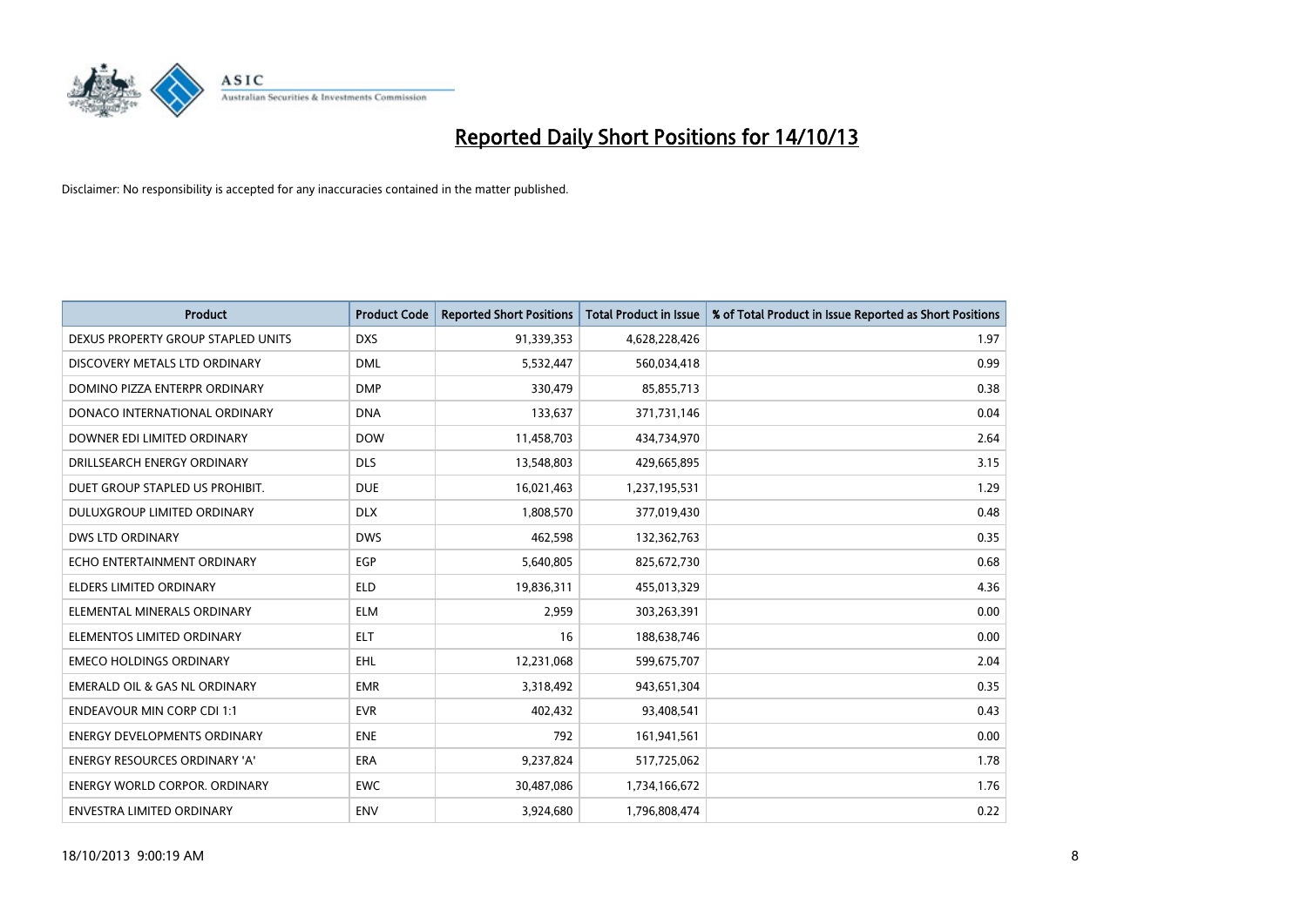

| <b>Product</b>                         | <b>Product Code</b> | <b>Reported Short Positions</b> | <b>Total Product in Issue</b> | % of Total Product in Issue Reported as Short Positions |
|----------------------------------------|---------------------|---------------------------------|-------------------------------|---------------------------------------------------------|
| EQUATORIAL RES LTD ORDINARY            | EQX                 | 8                               | 121,885,353                   | 0.00                                                    |
| ERM POWER LIMITED ORDINARY             | <b>EPW</b>          | 88,587                          | 208,116,807                   | 0.04                                                    |
| ESERVGLOBAL LIMITED ORDINARY           | ESV                 | 7,726,177                       | 249,045,997                   | 3.10                                                    |
| EVOLUTION MINING LTD ORDINARY          | <b>EVN</b>          | 20,001,355                      | 708,652,367                   | 2.82                                                    |
| FAIRFAX MEDIA LTD ORDINARY             | <b>FXI</b>          | 255,380,481                     | 2,351,955,725                 | 10.86                                                   |
| <b>FAR LTD ORDINARY</b>                | <b>FAR</b>          | 25,127,421                      | 2,499,846,742                 | 1.01                                                    |
| FEDERATION CNTRES ORD/UNIT STAPLED SEC | FDC                 | 4,108,870                       | 1,427,641,565                 | 0.29                                                    |
| FINBAR GROUP LIMITED ORDINARY          | <b>FRI</b>          | 25,495                          | 220,847,184                   | 0.01                                                    |
| FISHER & PAYKEL H. ORDINARY            | <b>FPH</b>          | 231,002                         | 546,834,998                   | 0.04                                                    |
| FKP PROPERTY GROUP STAPLED SECURITIES  | <b>FKP</b>          | 9,576,290                       | 321,578,705                   | 2.98                                                    |
| FLEETWOOD CORP ORDINARY                | <b>FWD</b>          | 2,811,742                       | 60,522,619                    | 4.65                                                    |
| FLETCHER BUILDING ORDINARY             | <b>FBU</b>          | 3,871,571                       | 686,096,427                   | 0.56                                                    |
| FLEXIGROUP LIMITED ORDINARY            | <b>FXL</b>          | 126,079                         | 303,385,394                   | 0.04                                                    |
| <b>FLIGHT CENTRE ORDINARY</b>          | <b>FLT</b>          | 3,007,932                       | 100,527,011                   | 2.99                                                    |
| FLINDERS MINES LTD ORDINARY            | <b>FMS</b>          | 2,947,124                       | 1,824,843,676                 | 0.16                                                    |
| FOCUS MINERALS LTD ORDINARY            | <b>FML</b>          | 31,954,048                      | 9,137,375,877                 | 0.35                                                    |
| FONTERRA SHARE FUND ORDINARY UNITS     | <b>FSF</b>          | 37,859                          | 106, 151, 733                 | 0.04                                                    |
| FORGE GROUP LIMITED ORDINARY           | FGE                 | 1,451,672                       | 86,169,014                    | 1.68                                                    |
| FORTESCUE METALS GRP ORDINARY          | <b>FMG</b>          | 178,069,212                     | 3,113,798,151                 | 5.72                                                    |
| <b>G.U.D. HOLDINGS ORDINARY</b>        | GUD                 | 6,393,004                       | 71,341,319                    | 8.96                                                    |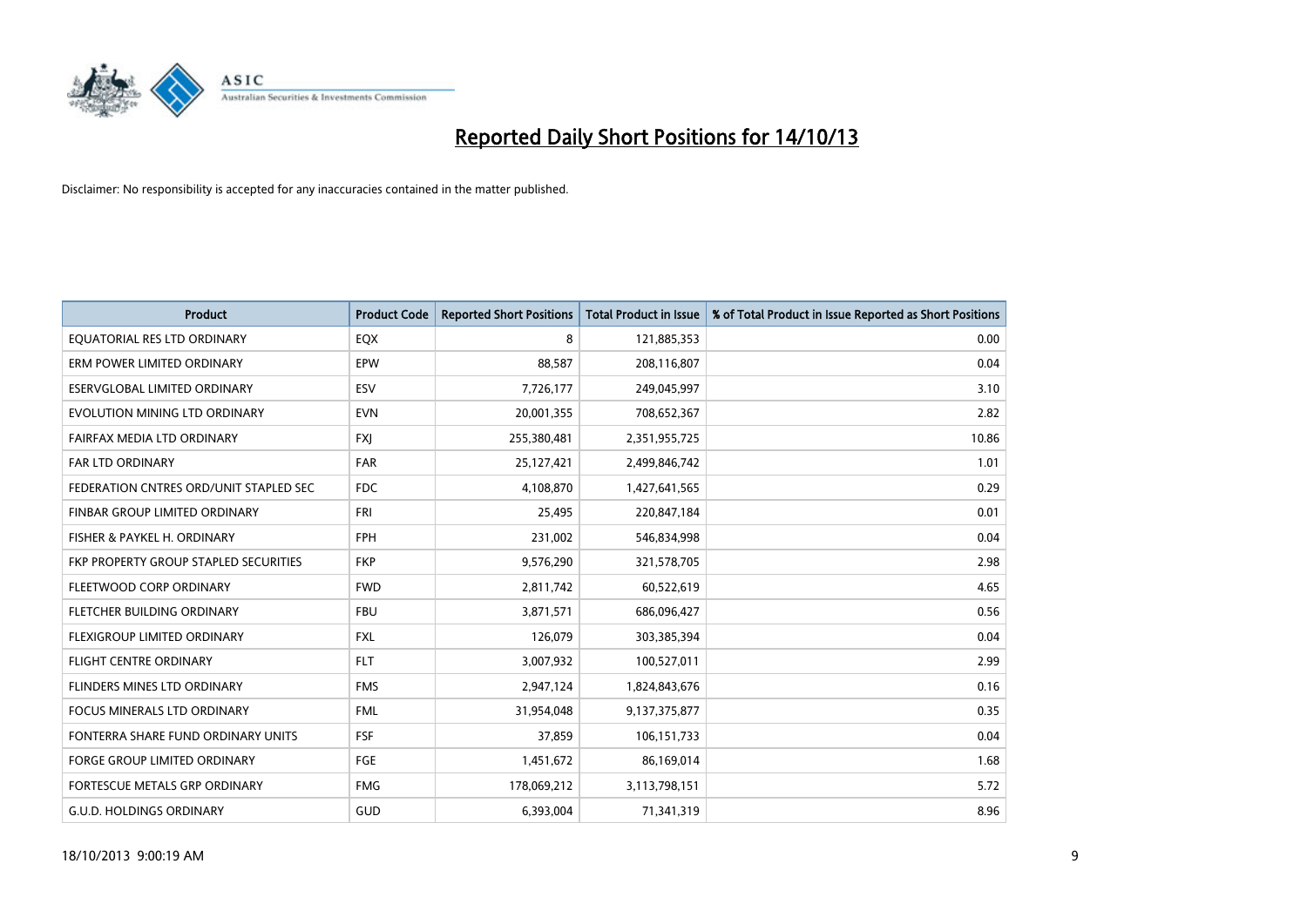

| <b>Product</b>                                   | <b>Product Code</b> | <b>Reported Short Positions</b> | <b>Total Product in Issue</b> | % of Total Product in Issue Reported as Short Positions |
|--------------------------------------------------|---------------------|---------------------------------|-------------------------------|---------------------------------------------------------|
| <b>G8 EDUCATION LIMITED ORDINARY</b>             | <b>GEM</b>          | 1,828,692                       | 299,390,260                   | 0.61                                                    |
| <b>GALAXY RESOURCES ORDINARY</b>                 | <b>GXY</b>          | 12,566,232                      | 1,007,458,771                 | 1.25                                                    |
| <b>GENETIC TECHNOLOGIES ORDINARY</b>             | <b>GTG</b>          | 182,610                         | 565,749,677                   | 0.03                                                    |
| <b>GEODYNAMICS LIMITED ORDINARY</b>              | GDY                 | 850                             | 406,452,608                   | 0.00                                                    |
| GI DYNAMICS, INC CDI US PROHIBITED               | GID                 | 14,483                          | 389,977,755                   | 0.00                                                    |
| <b>GINDALBIE METALS LTD ORDINARY</b>             | GBG                 | 53,900,891                      | 1,493,054,193                 | 3.61                                                    |
| <b>GOODMAN FIELDER. ORDINARY</b>                 | <b>GFF</b>          | 31,167,675                      | 1,955,559,207                 | 1.59                                                    |
| <b>GOODMAN GROUP STAPLED</b>                     | GMG                 | 6,966,986                       | 1,718,742,809                 | 0.41                                                    |
| <b>GPT GROUP STAPLED SEC.</b>                    | <b>GPT</b>          | 7,015,062                       | 1,694,888,638                 | 0.41                                                    |
| <b>GRAINCORP LIMITED A CLASS ORDINARY</b>        | <b>GNC</b>          | 287,345                         | 228,855,628                   | 0.13                                                    |
| <b>GRANGE RESOURCES. ORDINARY</b>                | GRR                 | 5,576,882                       | 1,156,492,195                 | 0.48                                                    |
| <b>GREENLAND MIN EN LTD ORDINARY</b>             | GGG                 | 5,552,686                       | 573,617,440                   | 0.97                                                    |
| <b>GROWTHPOINT PROPERTY ORD/UNIT STAPLED SEC</b> | GOZ                 | 107,375                         | 414,410,218                   | 0.03                                                    |
| <b>GRYPHON MINERALS LTD ORDINARY</b>             | GRY                 | 7,344,765                       | 400,691,164                   | 1.83                                                    |
| <b>GUILDFORD COAL LTD ORDINARY</b>               | <b>GUF</b>          | 312,215                         | 635,046,899                   | 0.05                                                    |
| <b>GWA GROUP LTD ORDINARY</b>                    | <b>GWA</b>          | 15,183,319                      | 306,533,770                   | 4.95                                                    |
| HARVEY NORMAN ORDINARY                           | <b>HVN</b>          | 60,406,236                      | 1,062,316,784                 | 5.69                                                    |
| <b>HENDERSON GROUP CDI 1:1</b>                   | <b>HGG</b>          | 1,256,743                       | 737,836,207                   | 0.17                                                    |
| HEA HOLDINGS LIMITED ORDINARY                    | <b>HFA</b>          | 3,863                           | 118,738,157                   | 0.00                                                    |
| <b>HIGHLANDS PACIFIC ORDINARY</b>                | <b>HIG</b>          | 500,001                         | 789,344,774                   | 0.06                                                    |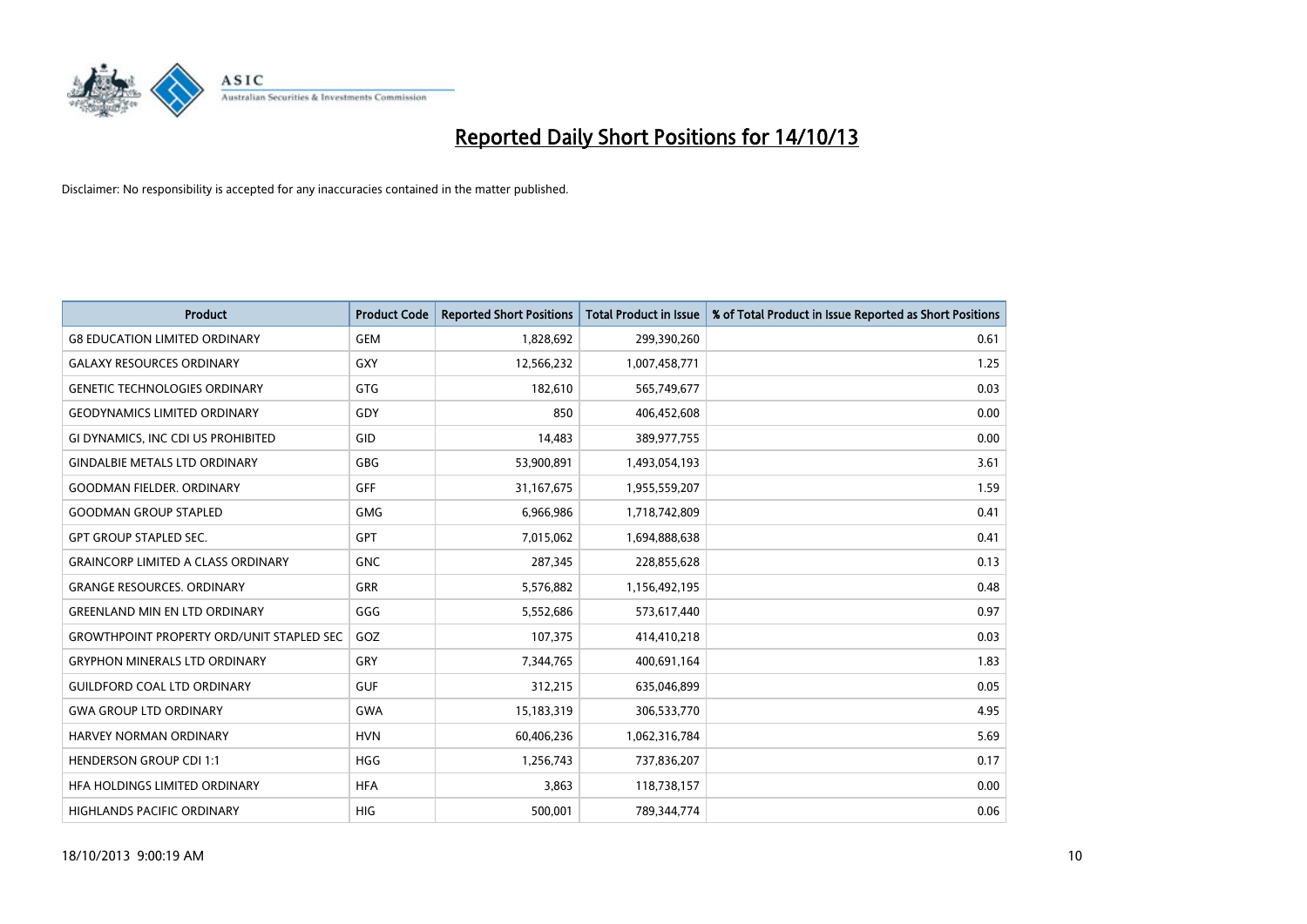

| <b>Product</b>                                | <b>Product Code</b> | <b>Reported Short Positions</b> | <b>Total Product in Issue</b> | % of Total Product in Issue Reported as Short Positions |
|-----------------------------------------------|---------------------|---------------------------------|-------------------------------|---------------------------------------------------------|
| HILLGROVE RES LTD ORDINARY                    | <b>HGO</b>          | 5,444,143                       | 1,178,460,221                 | 0.46                                                    |
| HILLS HOLDINGS LTD ORDINARY                   | HIL                 | 9,532                           | 243,740,241                   | 0.00                                                    |
| HORIZON OIL LIMITED ORDINARY                  | <b>HZN</b>          | 74,241,569                      | 1,301,147,932                 | 5.71                                                    |
| HOT CHILI LTD ORDINARY                        | <b>HCH</b>          | 10,000                          | 333,854,386                   | 0.00                                                    |
| <b>ICON ENERGY LIMITED ORDINARY</b>           | <b>ICN</b>          | 34,647                          | 535,455,958                   | 0.01                                                    |
| <b>IINET LIMITED ORDINARY</b>                 | <b>IIN</b>          | 1,506,899                       | 161,238,847                   | 0.93                                                    |
| <b>ILUKA RESOURCES ORDINARY</b>               | ILU                 | 39,506,580                      | 418,700,517                   | 9.44                                                    |
| <b>IMDEX LIMITED ORDINARY</b>                 | <b>IMD</b>          | 3,954,675                       | 210,473,188                   | 1.88                                                    |
| IMF (AUSTRALIA) LTD ORDINARY                  | <b>IMF</b>          | 2,589,912                       | 123,203,426                   | 2.10                                                    |
| <b>INCITEC PIVOT ORDINARY</b>                 | IPL                 | 27,952,245                      | 1,628,730,107                 | 1.72                                                    |
| INDEPENDENCE GROUP ORDINARY                   | <b>IGO</b>          | 3,930,369                       | 233,323,905                   | 1.68                                                    |
| <b>INDOPHIL RESOURCES ORDINARY</b>            | <b>IRN</b>          | 351,929                         | 1,203,146,194                 | 0.03                                                    |
| INFIGEN ENERGY STAPLED SECURITIES             | <b>IFN</b>          | 4,177,497                       | 764,993,434                   | 0.55                                                    |
| <b>INFOMEDIA LTD ORDINARY</b>                 | <b>IFM</b>          | 322,548                         | 304,953,155                   | 0.11                                                    |
| <b>INGENIA GROUP STAPLED SECURITIES</b>       | <b>INA</b>          | 1,996,117                       | 507,179,194                   | 0.39                                                    |
| INOVA RESOURCES LTD ORDINARY                  | <b>IVA</b>          | 75,258                          | 729,665,661                   | 0.01                                                    |
| INSURANCE AUSTRALIA ORDINARY                  | IAG                 | 6,626,945                       | 2,079,034,021                 | 0.32                                                    |
| <b>INTREPID MINES ORDINARY</b>                | <b>IAU</b>          | 20,064,924                      | 556,194,977                   | 3.61                                                    |
| <b>INVESTA OFFICE FUND STAPLED SECURITIES</b> | <b>IOF</b>          | 846,662                         | 614,047,458                   | 0.14                                                    |
| <b>INVOCARE LIMITED ORDINARY</b>              | <b>IVC</b>          | 7,411,060                       | 110,030,298                   | 6.74                                                    |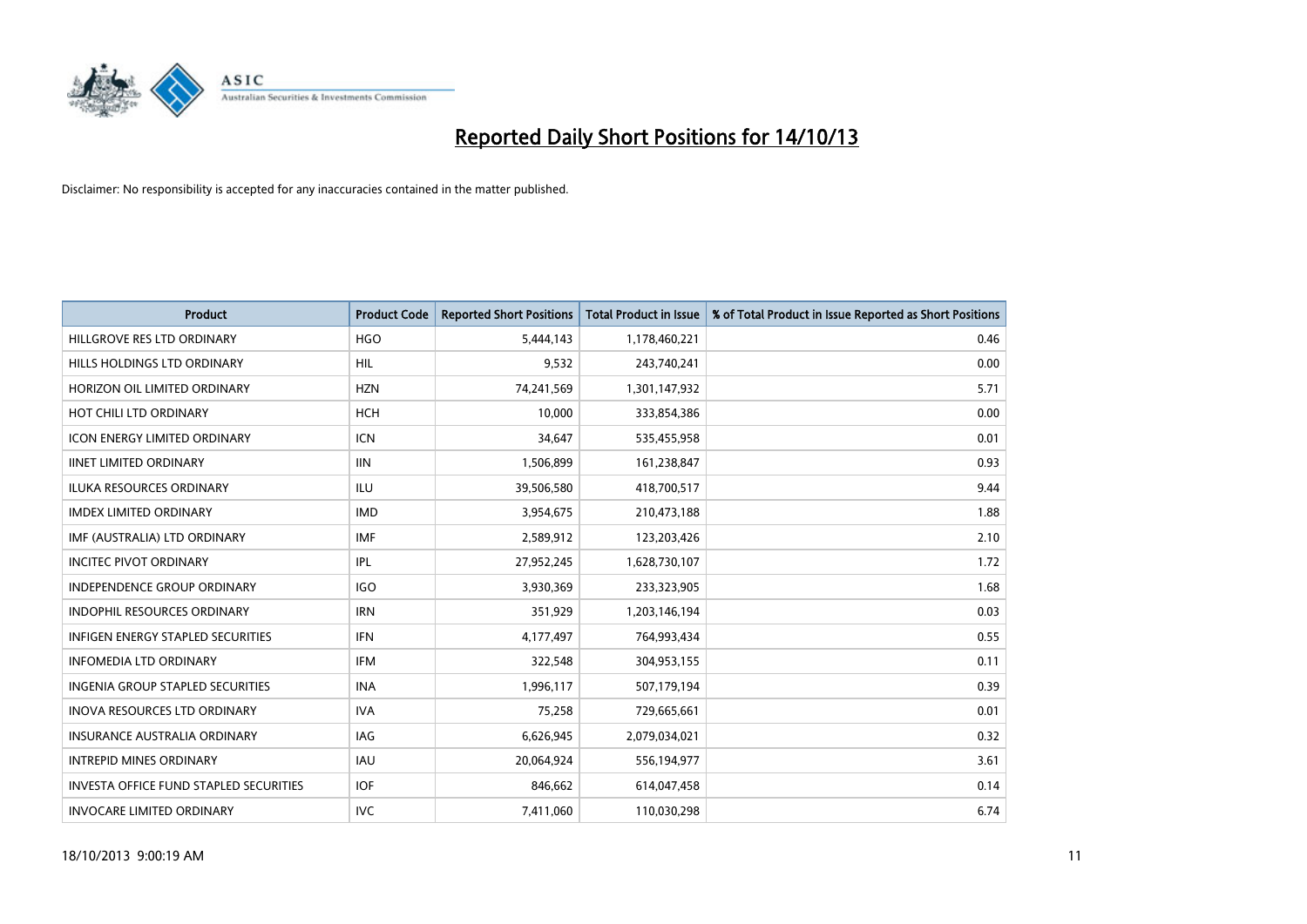

| <b>Product</b>                           | <b>Product Code</b> | <b>Reported Short Positions</b> | <b>Total Product in Issue</b> | % of Total Product in Issue Reported as Short Positions |
|------------------------------------------|---------------------|---------------------------------|-------------------------------|---------------------------------------------------------|
| <b>IOOF HOLDINGS LTD ORDINARY</b>        | IFL                 | 1,993,026                       | 232,118,034                   | 0.86                                                    |
| <b>IPROPERTY GROUP LTD ORDINARY</b>      | <b>IPP</b>          | 67,648                          | 181,398,426                   | 0.04                                                    |
| <b>IRESS LIMITED ORDINARY</b>            | <b>IRE</b>          | 326,128                         | 158,585,126                   | 0.21                                                    |
| IRON ORE HOLDINGS ORDINARY               | <b>IOH</b>          | 26,197                          | 161,174,005                   | 0.02                                                    |
| <b>ISELECT LTD ORDINARY</b>              | <b>ISU</b>          | 1,547,868                       | 259,964,894                   | 0.60                                                    |
| JAMES HARDIE INDUST CHESS DEPOSITARY INT | <b>IHX</b>          | 8,146,273                       | 442,685,722                   | 1.84                                                    |
| <b>JB HI-FI LIMITED ORDINARY</b>         | <b>IBH</b>          | 8,760,940                       | 99,917,963                    | 8.77                                                    |
| <b>JUPITER MINES ORDINARY</b>            | <b>IMS</b>          | 9,874                           | 2,281,835,383                 | 0.00                                                    |
| <b>KAGARA LTD ORDINARY</b>               | KZL                 | 3,385,466                       | 798,953,117                   | 0.42                                                    |
| KAROON GAS AUSTRALIA ORDINARY            | <b>KAR</b>          | 777,455                         | 255,841,581                   | 0.30                                                    |
| KATHMANDU HOLD LTD ORDINARY              | <b>KMD</b>          | 23,308                          | 200,215,894                   | 0.01                                                    |
| <b>KBL MINING LIMITED ORDINARY</b>       | <b>KBL</b>          | 1,820                           | 393,535,629                   | 0.00                                                    |
| KINGSGATE CONSOLID. ORDINARY             | <b>KCN</b>          | 14,023,522                      | 152,284,777                   | 9.21                                                    |
| KINGSROSE MINING LTD ORDINARY            | <b>KRM</b>          | 500,590                         | 335,753,851                   | 0.15                                                    |
| LEIGHTON HOLDINGS ORDINARY               | LEI                 | 21,525,467                      | 337,235,188                   | 6.38                                                    |
| LEND LEASE GROUP UNIT/ORD STAPLED        | LLC                 | 2,471,208                       | 576,712,337                   | 0.43                                                    |
| LINC ENERGY LTD ORDINARY                 | <b>LNC</b>          | 16,731,416                      | 518,687,562                   | 3.23                                                    |
| LYCOPODIUM LIMITED ORDINARY              | <b>LYL</b>          | 90                              | 38,955,103                    | 0.00                                                    |
| LYNAS CORPORATION ORDINARY               | <b>LYC</b>          | 192,492,199                     | 1,961,060,594                 | 9.82                                                    |
| M2 TELECOMMUNICATION ORDINARY            | <b>MTU</b>          | 7,508,835                       | 178,573,822                   | 4.20                                                    |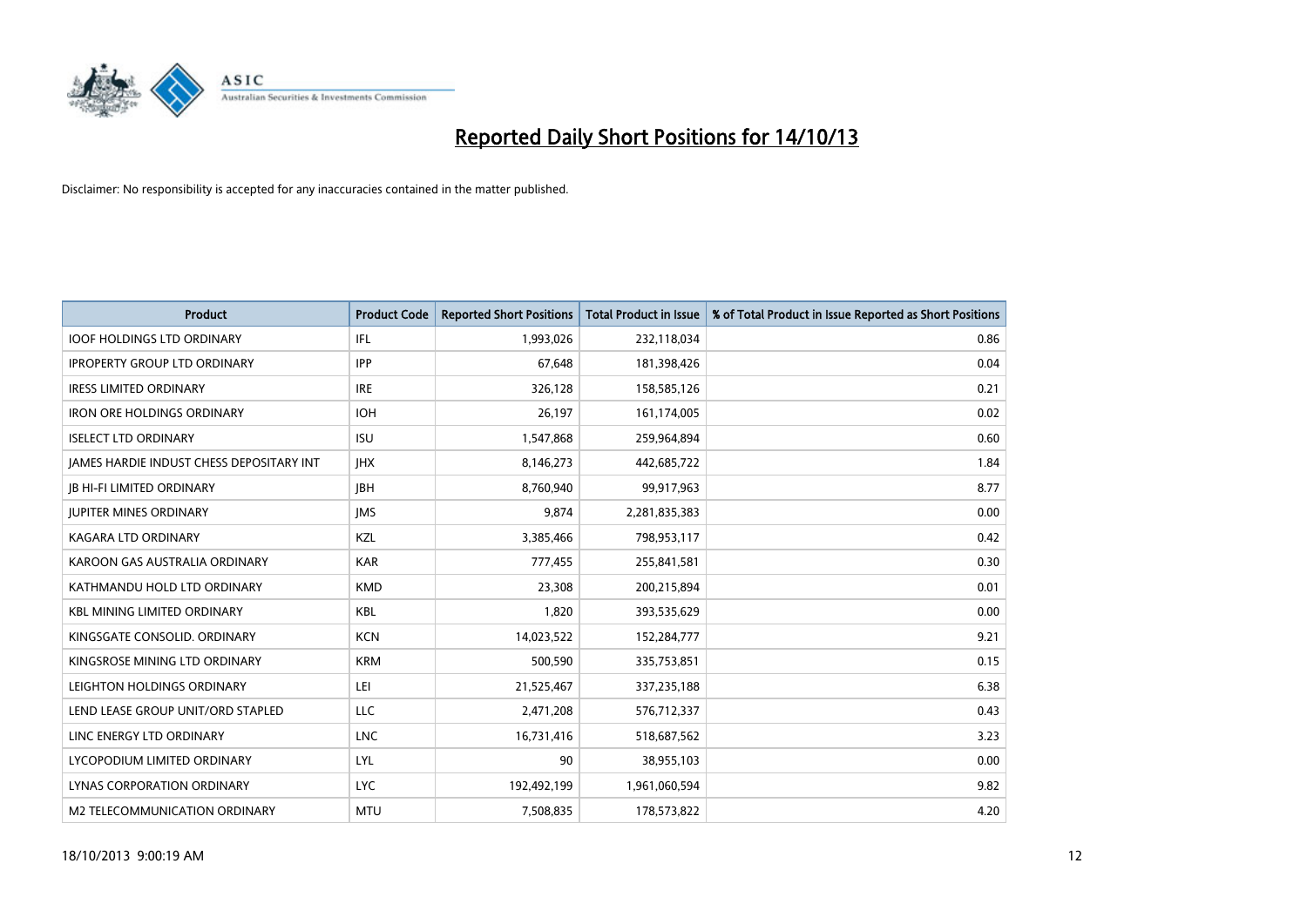

| <b>Product</b>                        | <b>Product Code</b> | <b>Reported Short Positions</b> | <b>Total Product in Issue</b> | % of Total Product in Issue Reported as Short Positions |
|---------------------------------------|---------------------|---------------------------------|-------------------------------|---------------------------------------------------------|
| <b>MACA LIMITED ORDINARY</b>          | <b>MLD</b>          | 2,241                           | 172,500,000                   | 0.00                                                    |
| <b>MACMAHON HOLDINGS ORDINARY</b>     | MAH                 | 1,074,521                       | 1,261,699,966                 | 0.09                                                    |
| MACO ATLAS ROADS GRP ORDINARY STAPLED | <b>MQA</b>          | 16,736,776                      | 487,230,540                   | 3.44                                                    |
| MACQUARIE GROUP LTD ORDINARY          | MQG                 | 1,937,005                       | 339,888,036                   | 0.57                                                    |
| MACQUARIE TELECOM GP ORDINARY         | MAQ                 | 3,822                           | 20,967,121                    | 0.02                                                    |
| MAGELLAN FIN GRP LTD ORDINARY         | <b>MFG</b>          | 543,900                         | 153,634,797                   | 0.35                                                    |
| <b>MATRIX C &amp; E LTD ORDINARY</b>  | <b>MCE</b>          | 2,934,314                       | 94,555,428                    | 3.10                                                    |
| MAVERICK DRILLING ORDINARY            | MAD                 | 11,375,282                      | 452,726,751                   | 2.51                                                    |
| MAXITRANS INDUSTRIES ORDINARY         | <b>MXI</b>          | 286,724                         | 183,993,392                   | 0.16                                                    |
| MAYNE PHARMA LTD ORDINARY             | <b>MYX</b>          | 1,917,926                       | 563,459,968                   | 0.34                                                    |
| MCMILLAN SHAKESPEARE ORDINARY         | <b>MMS</b>          | 570,211                         | 74,523,965                    | 0.77                                                    |
| MEDUSA MINING LTD ORDINARY            | <b>MML</b>          | 2,799,209                       | 188,903,911                   | 1.48                                                    |
| MEO AUSTRALIA LTD ORDINARY            | <b>MEO</b>          | 10,845                          | 627,264,587                   | 0.00                                                    |
| <b>MERMAID MARINE ORDINARY</b>        | <b>MRM</b>          | 735,047                         | 232,652,241                   | 0.32                                                    |
| MESOBLAST LIMITED ORDINARY            | <b>MSB</b>          | 18,940,933                      | 317,350,901                   | 5.97                                                    |
| METALS X LIMITED ORDINARY             | <b>MLX</b>          | 77,960                          | 1,652,636,110                 | 0.00                                                    |
| METCASH LIMITED ORDINARY              | <b>MTS</b>          | 86,625,314                      | 880,704,786                   | 9.84                                                    |
| METMINCO LIMITED ORDINARY             | <b>MNC</b>          | 646,635                         | 1,749,543,023                 | 0.04                                                    |
| MICLYN EXP OFFSHR ORDINARY            | <b>MIO</b>          | 128,417                         | 281,754,775                   | 0.05                                                    |
| MIGHTY RIVER POWER ORDINARY           | <b>MYT</b>          | 203,798                         | 1,400,000,094                 | 0.01                                                    |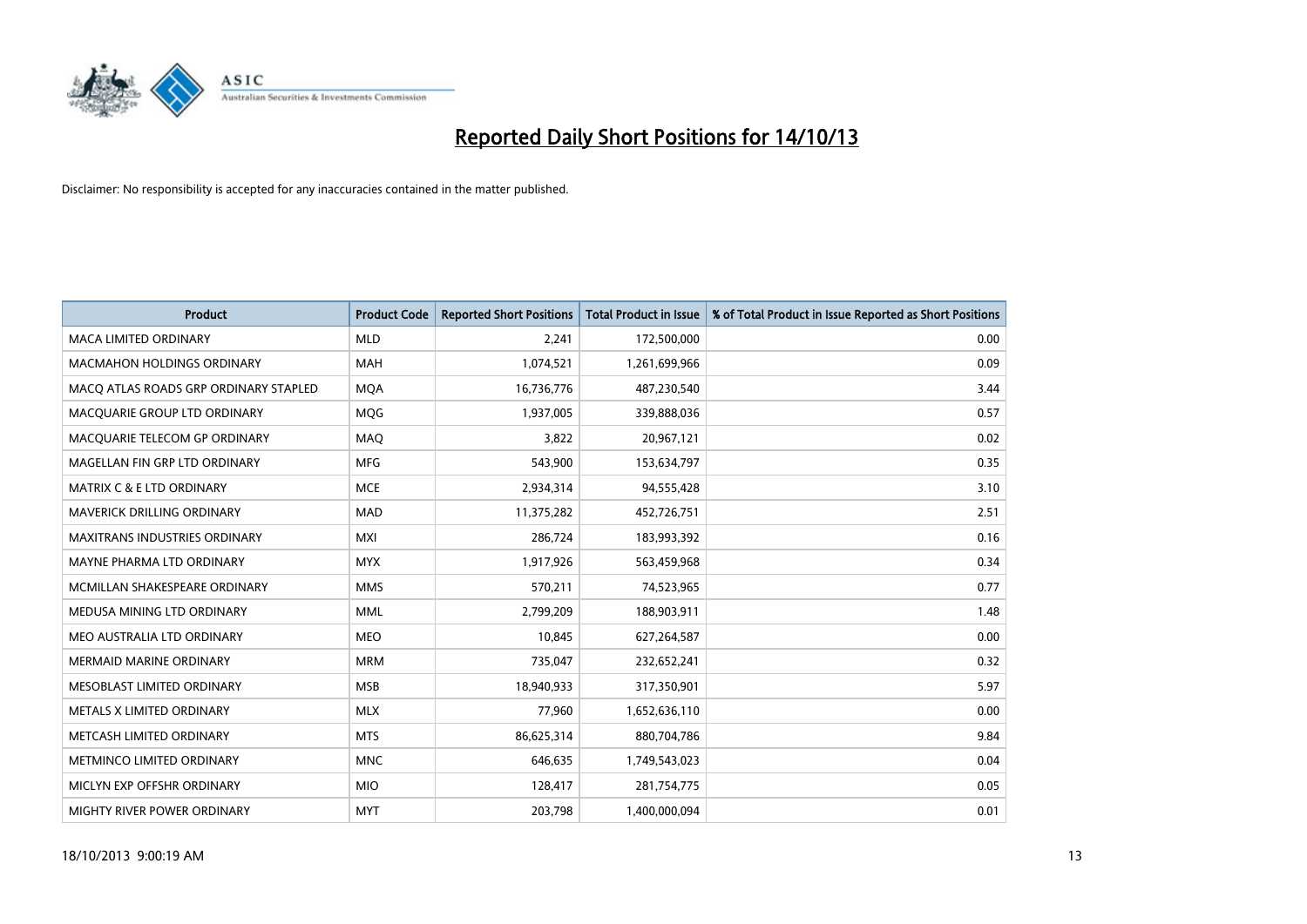

| <b>Product</b>                         | <b>Product Code</b> | <b>Reported Short Positions</b> | <b>Total Product in Issue</b> | % of Total Product in Issue Reported as Short Positions |
|----------------------------------------|---------------------|---------------------------------|-------------------------------|---------------------------------------------------------|
| MILTON CORPORATION DEFERRED SETTLEMENT | <b>MLTDA</b>        | 2,680                           | 627,357,755                   | 0.00                                                    |
| MINCOR RESOURCES NL ORDINARY           | <b>MCR</b>          | 2,443,732                       | 188,208,274                   | 1.30                                                    |
| MINERAL DEPOSITS ORDINARY              | <b>MDL</b>          | 2,537,673                       | 83,538,786                    | 3.04                                                    |
| MINERAL RESOURCES, ORDINARY            | <b>MIN</b>          | 3,229,015                       | 185,987,992                   | 1.74                                                    |
| MIRABELA NICKEL LTD ORDINARY           | <b>MBN</b>          | 23,033,713                      | 876,801,147                   | 2.63                                                    |
| MIRVAC GROUP STAPLED SECURITIES        | <b>MGR</b>          | 1,931,974                       | 3,664,938,678                 | 0.05                                                    |
| MOBILE EMBRACE LTD ORDINARY            | <b>MBE</b>          | 3,500                           | 307,877,790                   | 0.00                                                    |
| MOLOPO ENERGY LTD ORDINARY             | <b>MPO</b>          | 172,310                         | 246,724,091                   | 0.07                                                    |
| MONADELPHOUS GROUP ORDINARY            | <b>MND</b>          | 12,862,130                      | 92,308,047                    | 13.93                                                   |
| MORTGAGE CHOICE LTD ORDINARY           | <b>MOC</b>          | 206,920                         | 123,431,282                   | 0.17                                                    |
| <b>MOUNT GIBSON IRON ORDINARY</b>      | <b>MGX</b>          | 12,124,913                      | 1,090,584,232                 | 1.11                                                    |
| MULTIPLEX SITES SITES                  | <b>MXUPA</b>        | 1,299                           | 4,500,000                     | 0.03                                                    |
| MURCHISON METALS LTD ORDINARY          | <b>MMX</b>          | 246,060                         | 450,497,346                   | 0.05                                                    |
| MYER HOLDINGS LTD ORDINARY             | <b>MYR</b>          | 84,564,163                      | 583,894,551                   | 14.48                                                   |
| <b>MYSTATE LIMITED ORDINARY</b>        | <b>MYS</b>          | 7,307                           | 87,177,445                    | 0.01                                                    |
| NANOSONICS LIMITED ORDINARY            | <b>NAN</b>          | 11,202                          | 262,822,463                   | 0.00                                                    |
| NATIONAL AUST, BANK ORDINARY           | <b>NAB</b>          | 5,654,242                       | 2,348,902,914                 | 0.24                                                    |
| NAVITAS LIMITED ORDINARY               | <b>NVT</b>          | 1,988,287                       | 375,416,910                   | 0.53                                                    |
| NEON ENERGY LIMITED ORDINARY           | <b>NEN</b>          | 1,308,750                       | 553,037,848                   | 0.24                                                    |
| NEW HOPE CORPORATION ORDINARY          | <b>NHC</b>          | 689,577                         | 830,715,225                   | 0.08                                                    |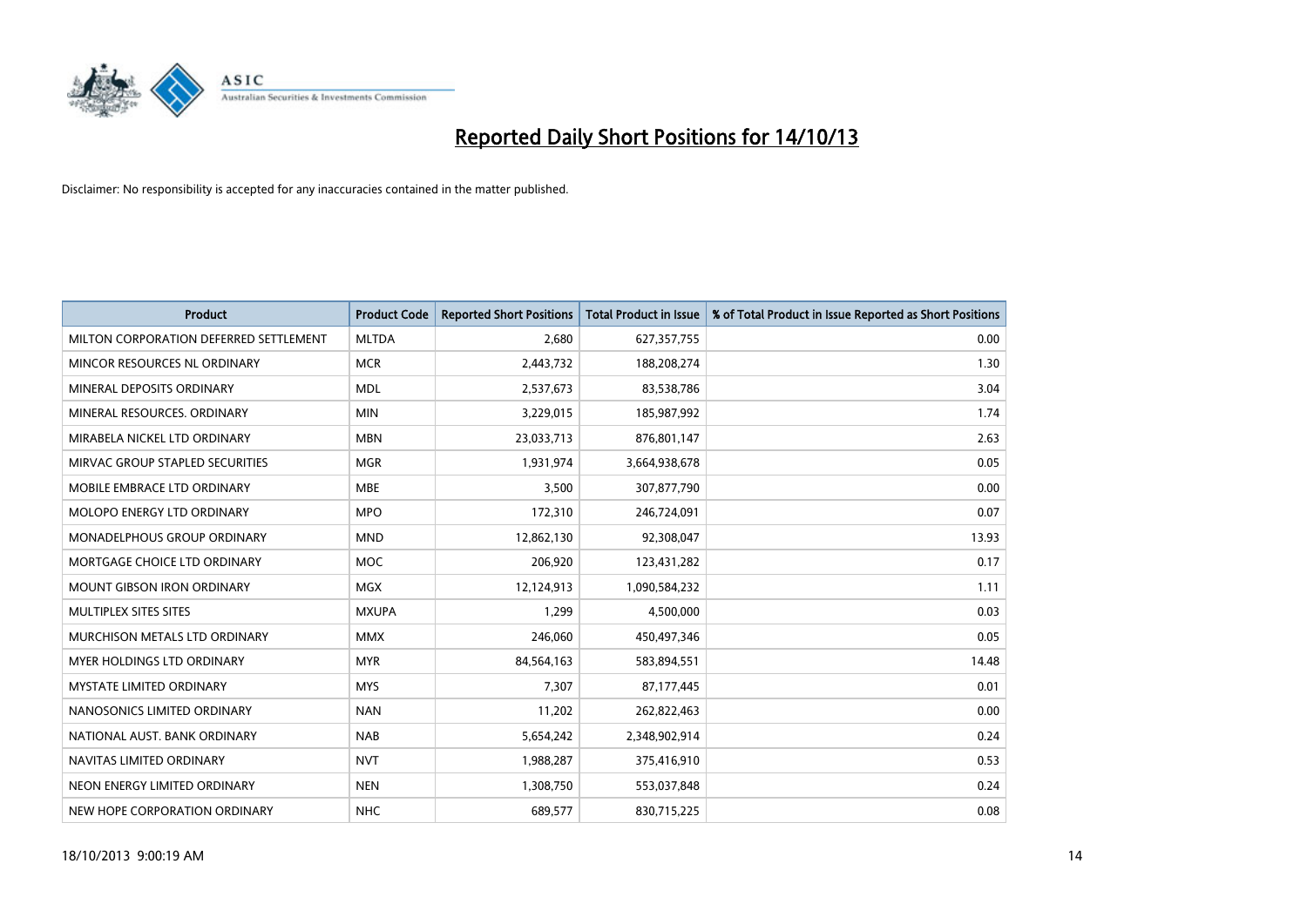

| <b>Product</b>                        | <b>Product Code</b> | <b>Reported Short Positions</b> | <b>Total Product in Issue</b> | % of Total Product in Issue Reported as Short Positions |
|---------------------------------------|---------------------|---------------------------------|-------------------------------|---------------------------------------------------------|
| NEW STANDARD ENERGY ORDINARY          | <b>NSE</b>          | 322,032                         | 305,331,847                   | 0.11                                                    |
| NEWCREST MINING ORDINARY              | <b>NCM</b>          | 8,523,519                       | 766,510,971                   | 1.11                                                    |
| NEWS CORP A NON-VOTING CDI            | <b>NWSLV</b>        | 2,745,172                       | 4,087,188                     | 67.17                                                   |
| NEWS CORP B VOTING CDI                | <b>NWS</b>          | 2,163,146                       | 26,728,911                    | 8.09                                                    |
| NEWSAT LIMITED ORDINARY               | <b>NWT</b>          | 581,341                         | 548,228,507                   | 0.11                                                    |
| NEXTDC LIMITED ORDINARY               | <b>NXT</b>          | 6,087,493                       | 192,904,486                   | 3.16                                                    |
| NEXUS ENERGY LIMITED ORDINARY         | <b>NXS</b>          | 2,895,643                       | 1,330,219,459                 | 0.22                                                    |
| NIB HOLDINGS LIMITED ORDINARY         | <b>NHF</b>          | 4,892,480                       | 439,004,182                   | 1.11                                                    |
| NIDO PETROLEUM ORDINARY               | <b>NDO</b>          | 392,979                         | 2,046,650,968                 | 0.02                                                    |
| NOBLE MINERAL RES ORDINARY            | <b>NMG</b>          | 2,365,726                       | 666,397,952                   | 0.36                                                    |
| NORTHERN IRON LTD ORDINARY            | <b>NFE</b>          | 1,154,258                       | 484,405,314                   | 0.24                                                    |
| NORTHERN STAR ORDINARY                | <b>NST</b>          | 5,228,256                       | 424,279,762                   | 1.23                                                    |
| NOVOGEN LIMITED ORDINARY              | <b>NRT</b>          | 121,491                         | 144,622,257                   | 0.08                                                    |
| NRW HOLDINGS LIMITED ORDINARY         | <b>NWH</b>          | 15,031,762                      | 278,888,011                   | 5.39                                                    |
| NUCOAL RESOURCES LTD ORDINARY         | <b>NCR</b>          | 90,001                          | 768,612,354                   | 0.01                                                    |
| NUFARM LIMITED ORDINARY               | <b>NUF</b>          | 13,605,485                      | 262,954,040                   | 5.17                                                    |
| OAKTON LIMITED ORDINARY               | <b>OKN</b>          | 35,002                          | 89,968,985                    | 0.04                                                    |
| OCEANAGOLD CORP. CHESS DEPOSITARY INT | <b>OGC</b>          | 694,564                         | 293,587,920                   | 0.24                                                    |
| OIL SEARCH LTD ORDINARY               | OSH                 | 5,986,799                       | 1,343,361,150                 | 0.45                                                    |
| OM HOLDINGS LIMITED ORDINARY          | OMH                 | 3,098,676                       | 733,423,337                   | 0.42                                                    |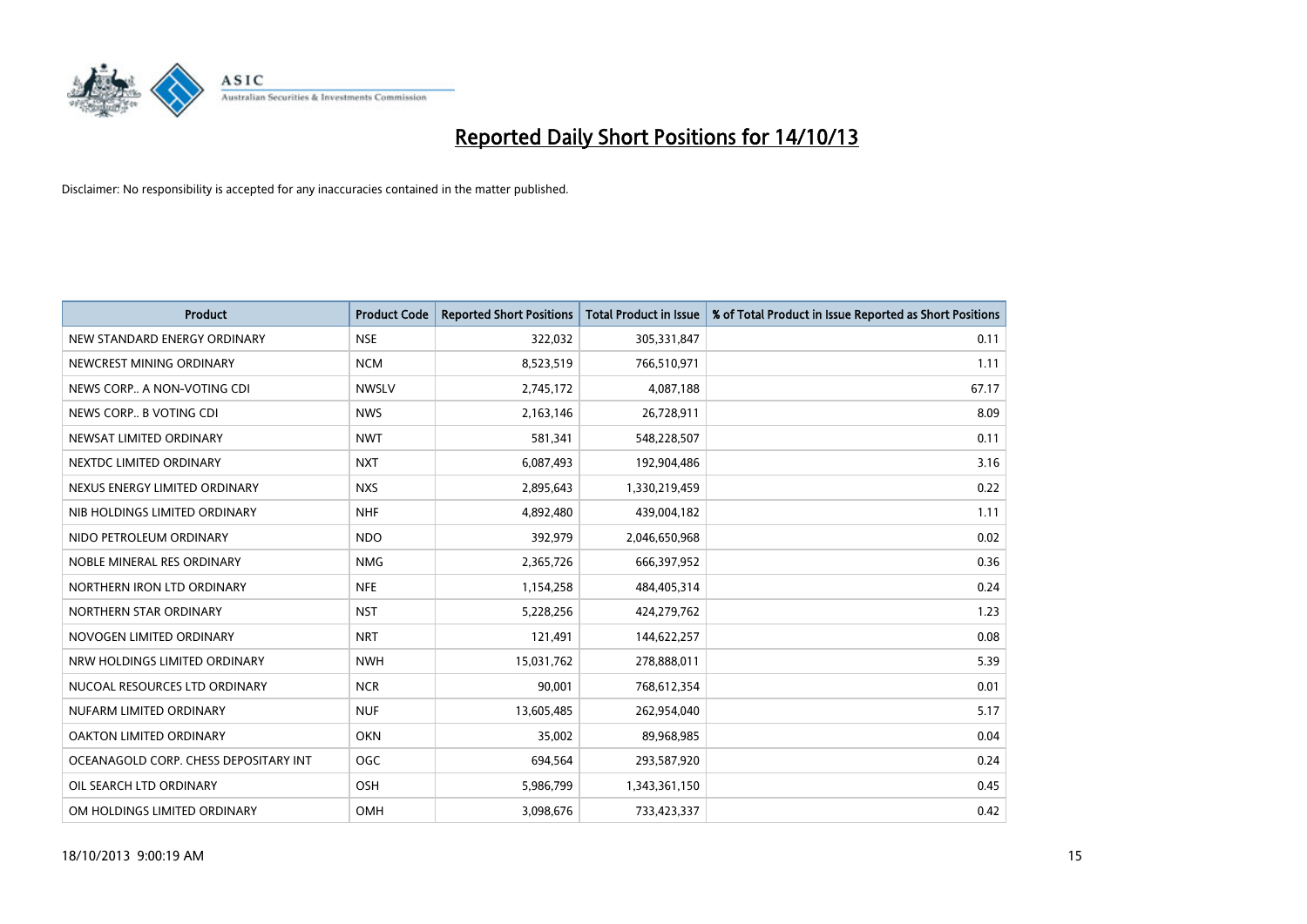

| <b>Product</b>               | <b>Product Code</b> | <b>Reported Short Positions</b> | <b>Total Product in Issue</b> | % of Total Product in Issue Reported as Short Positions |
|------------------------------|---------------------|---------------------------------|-------------------------------|---------------------------------------------------------|
| ORICA LIMITED ORDINARY       | ORI                 | 10,034,345                      | 368,203,632                   | 2.73                                                    |
| ORIGIN ENERGY ORDINARY       | <b>ORG</b>          | 7,736,037                       | 1,101,198,473                 | 0.70                                                    |
| OROCOBRE LIMITED ORDINARY    | <b>ORE</b>          | 333,061                         | 117,745,140                   | 0.28                                                    |
| OROTONGROUP LIMITED ORDINARY | <b>ORL</b>          | 399,088                         | 40,880,902                    | 0.98                                                    |
| OZ MINERALS ORDINARY         | OZL                 | 8,958,661                       | 303,470,022                   | 2.95                                                    |
| OZFOREX GROUP LTD ORDINARY   | <b>OFX</b>          | 4,851,532                       | 240,000,000                   | 2.02                                                    |
| PACIFIC BRANDS ORDINARY      | <b>PBG</b>          | 7,979,909                       | 912,915,695                   | 0.87                                                    |
| PALADIN ENERGY LTD ORDINARY  | <b>PDN</b>          | 74,042,789                      | 963,332,074                   | 7.69                                                    |
| PANAUST LIMITED ORDINARY     | <b>PNA</b>          | 3,052,936                       | 619,765,589                   | 0.49                                                    |
| PANORAMIC RESOURCES ORDINARY | PAN                 | 201,154                         | 263, 285, 132                 | 0.08                                                    |
| PANTERRA GOLD LTD ORDINARY   | PGI                 |                                 | 761,580,455                   | 0.00                                                    |
| PAPERLINX LIMITED ORDINARY   | <b>PPX</b>          | 48,101                          | 609,280,761                   | 0.01                                                    |
| PAPILLON RES LTD ORDINARY    | PIR                 | 5,733,270                       | 337,944,210                   | 1.70                                                    |
| PATTIES FOODS LTD ORDINARY   | PFL                 | 49,672                          | 139,065,639                   | 0.04                                                    |
| PEET LIMITED ORDINARY        | <b>PPC</b>          | 408,172                         | 431,986,887                   | 0.09                                                    |
| PERILYA LIMITED ORDINARY     | PEM                 | 264,175                         | 769,316,426                   | 0.03                                                    |
| PERPETUAL LIMITED ORDINARY   | <b>PPT</b>          | 2,316,474                       | 42,002,824                    | 5.52                                                    |
| PERSEUS MINING LTD ORDINARY  | <b>PRU</b>          | 5,841,474                       | 457,962,088                   | 1.28                                                    |
| PHARMAXIS LTD ORDINARY       | <b>PXS</b>          | 2,744,616                       | 308,548,389                   | 0.89                                                    |
| PLATINUM ASSET ORDINARY      | <b>PTM</b>          | 2,656,466                       | 578,285,695                   | 0.46                                                    |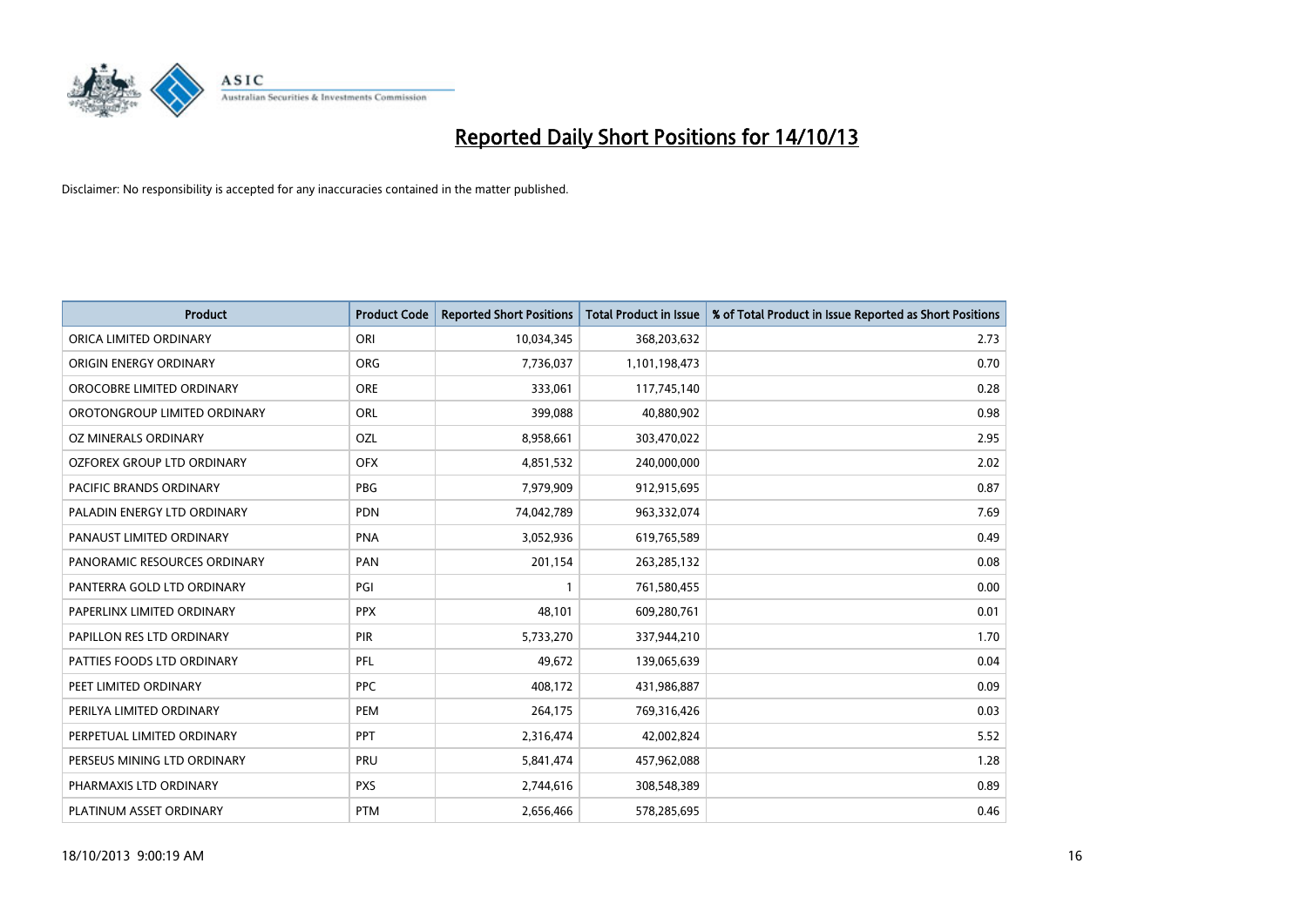

| <b>Product</b>                      | <b>Product Code</b> | <b>Reported Short Positions</b> | <b>Total Product in Issue</b> | % of Total Product in Issue Reported as Short Positions |
|-------------------------------------|---------------------|---------------------------------|-------------------------------|---------------------------------------------------------|
| PLATINUM AUSTRALIA ORDINARY         | <b>PLA</b>          | 836,127                         | 504,968,043                   | 0.17                                                    |
| PMI GOLD CORP CDI 1:1               | <b>PVM</b>          | 287,417                         | 159,968,561                   | 0.18                                                    |
| PMP LIMITED ORDINARY                | <b>PMP</b>          | 493,102                         | 323,781,124                   | 0.15                                                    |
| PRANA BIOTECHNOLOGY ORDINARY        | PBT                 | 294,709                         | 408,128,419                   | 0.07                                                    |
| PREMIER INVESTMENTS ORDINARY        | <b>PMV</b>          | 1,073,219                       | 155,260,478                   | 0.69                                                    |
| PRIMARY HEALTH CARE ORDINARY        | PRY                 | 19,220,071                      | 503,921,941                   | 3.81                                                    |
| PRIME MEDIA GRP LTD ORDINARY        | <b>PRT</b>          | 58,124                          | 366,330,303                   | 0.02                                                    |
| PROGRAMMED ORDINARY                 | <b>PRG</b>          | 248,266                         | 118,229,190                   | 0.21                                                    |
| <b>QANTAS AIRWAYS ORDINARY</b>      | QAN                 | 39,970,791                      | 2,212,979,740                 | 1.81                                                    |
| OBE INSURANCE GROUP ORDINARY        | <b>OBE</b>          | 12,529,246                      | 1,226,855,950                 | 1.02                                                    |
| ORXPHARMA LTD ORDINARY              | <b>QRX</b>          | 168,037                         | 144,785,606                   | 0.12                                                    |
| <b>QUBE HOLDINGS LTD ORDINARY</b>   | QUB                 | 13,511,326                      | 931,433,499                   | 1.45                                                    |
| RAMELIUS RESOURCES ORDINARY         | <b>RMS</b>          | 2,180,122                       | 363,029,659                   | 0.60                                                    |
| RAMSAY HEALTH CARE ORDINARY         | <b>RHC</b>          | 1,937,346                       | 202,081,252                   | 0.96                                                    |
| <b>RCG CORPORATION LTD ORDINARY</b> | <b>RCG</b>          | 47,649                          | 251,793,207                   | 0.02                                                    |
| <b>RCR TOMLINSON ORDINARY</b>       | <b>RCR</b>          | 1,870,435                       | 136,696,590                   | 1.37                                                    |
| <b>REA GROUP ORDINARY</b>           | <b>REA</b>          | 1,187,165                       | 131,714,699                   | 0.90                                                    |
| RECKON LIMITED ORDINARY             | <b>RKN</b>          | 88,667                          | 128,103,484                   | 0.07                                                    |
| <b>RED 5 LIMITED ORDINARY</b>       | <b>RED</b>          | 1,091,731                       | 155,788,008                   | 0.70                                                    |
| RED FORK ENERGY ORDINARY            | <b>RFE</b>          | 4,593,629                       | 499,551,719                   | 0.92                                                    |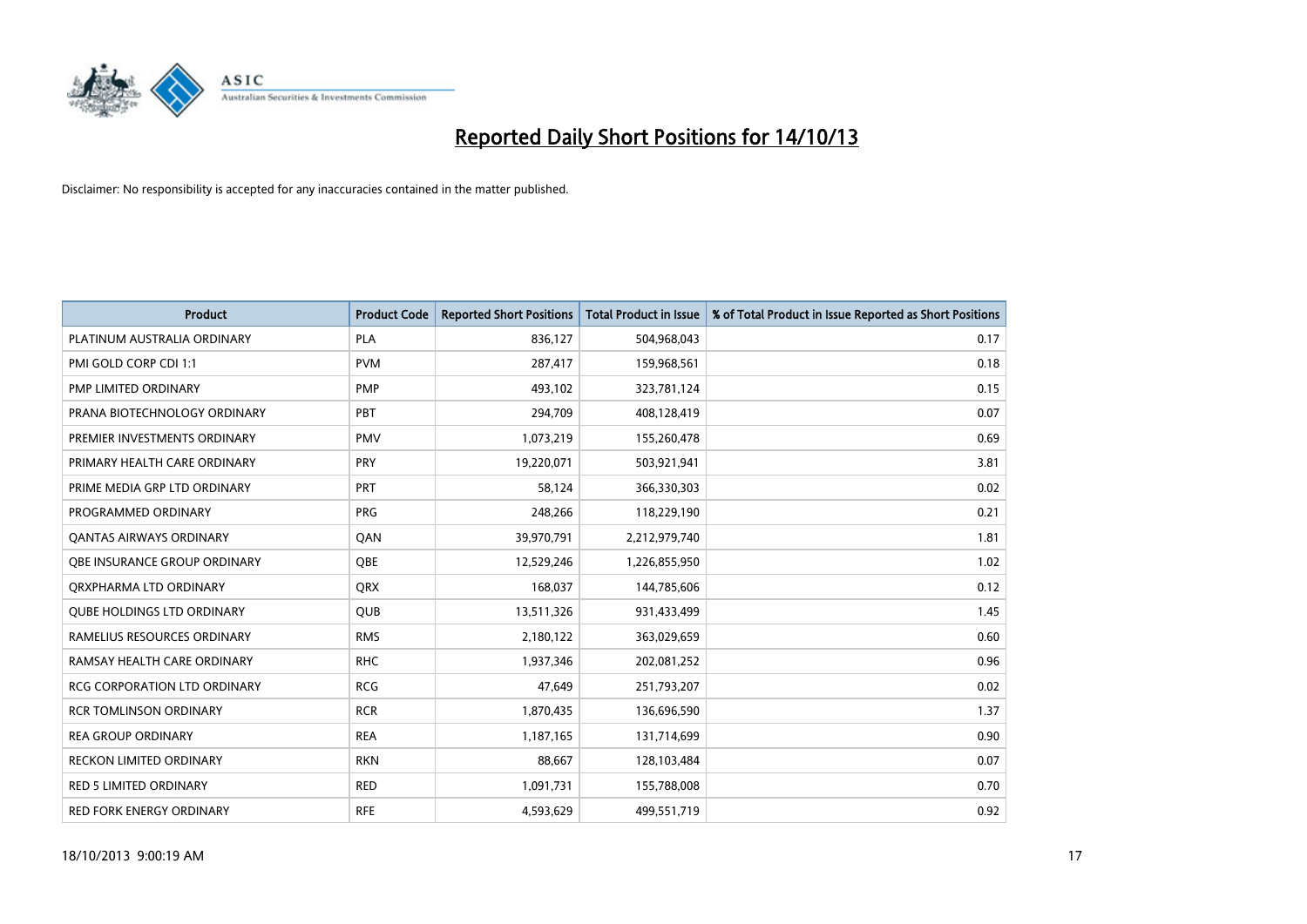

| Product                             | <b>Product Code</b> | <b>Reported Short Positions</b> | <b>Total Product in Issue</b> | % of Total Product in Issue Reported as Short Positions |
|-------------------------------------|---------------------|---------------------------------|-------------------------------|---------------------------------------------------------|
| REDBANK ENERGY LTD ORDINARY         | <b>AEJ</b>          | 13                              | 786,287                       | 0.00                                                    |
| REECE AUSTRALIA LTD. ORDINARY       | <b>REH</b>          | 428                             | 99,600,000                    | 0.00                                                    |
| REED RESOURCES LTD ORDINARY         | <b>RDR</b>          | 50,000                          | 523,053,895                   | 0.01                                                    |
| <b>REGIS RESOURCES ORDINARY</b>     | <b>RRL</b>          | 6,931,669                       | 479,592,829                   | 1.45                                                    |
| RESMED INC CDI 10:1                 | <b>RMD</b>          | 10,367,407                      | 1,420,542,770                 | 0.73                                                    |
| RESOLUTE MINING ORDINARY            | <b>RSG</b>          | 6,117,683                       | 640,994,224                   | 0.95                                                    |
| RESOURCE EQUIP LTD ORDINARY         | <b>RQL</b>          | 5,000                           | 249,065,471                   | 0.00                                                    |
| <b>RESOURCE GENERATION ORDINARY</b> | <b>RES</b>          | 385,666                         | 332,234,604                   | 0.12                                                    |
| RETAIL FOOD GROUP ORDINARY          | <b>RFG</b>          | 3,065,424                       | 130,301,190                   | 2.35                                                    |
| REX MINERALS LIMITED ORDINARY       | <b>RXM</b>          | 2,151,211                       | 188,907,284                   | 1.14                                                    |
| RHG LIMITED ORDINARY                | <b>RHG</b>          | 1,085                           | 308,483,177                   | 0.00                                                    |
| <b>RIALTO ENERGY ORDINARY</b>       | <b>RIA</b>          | 41                              | 1,155,765,100                 | 0.00                                                    |
| RIDLEY CORPORATION ORDINARY         | <b>RIC</b>          | 69,934                          | 307,817,071                   | 0.02                                                    |
| RIO TINTO LIMITED ORDINARY          | <b>RIO</b>          | 4,958,843                       | 435,758,720                   | 1.14                                                    |
| ROBUST RESOURCES ORDINARY           | <b>ROL</b>          | 10,000                          | 102,830,646                   | 0.01                                                    |
| ROC OIL COMPANY ORDINARY            | <b>ROC</b>          | 1,268,000                       | 683,235,552                   | 0.19                                                    |
| SAI GLOBAL LIMITED ORDINARY         | SAI                 | 6,758,704                       | 210,662,827                   | 3.21                                                    |
| SALMAT LIMITED ORDINARY             | <b>SLM</b>          | 998                             | 159,812,799                   | 0.00                                                    |
| SAMSON OIL & GAS LTD ORDINARY       | SSN                 | 2,082,000                       | 2,547,627,193                 | 0.08                                                    |
| SANDFIRE RESOURCES ORDINARY         | <b>SFR</b>          | 2,210,294                       | 155,640,968                   | 1.42                                                    |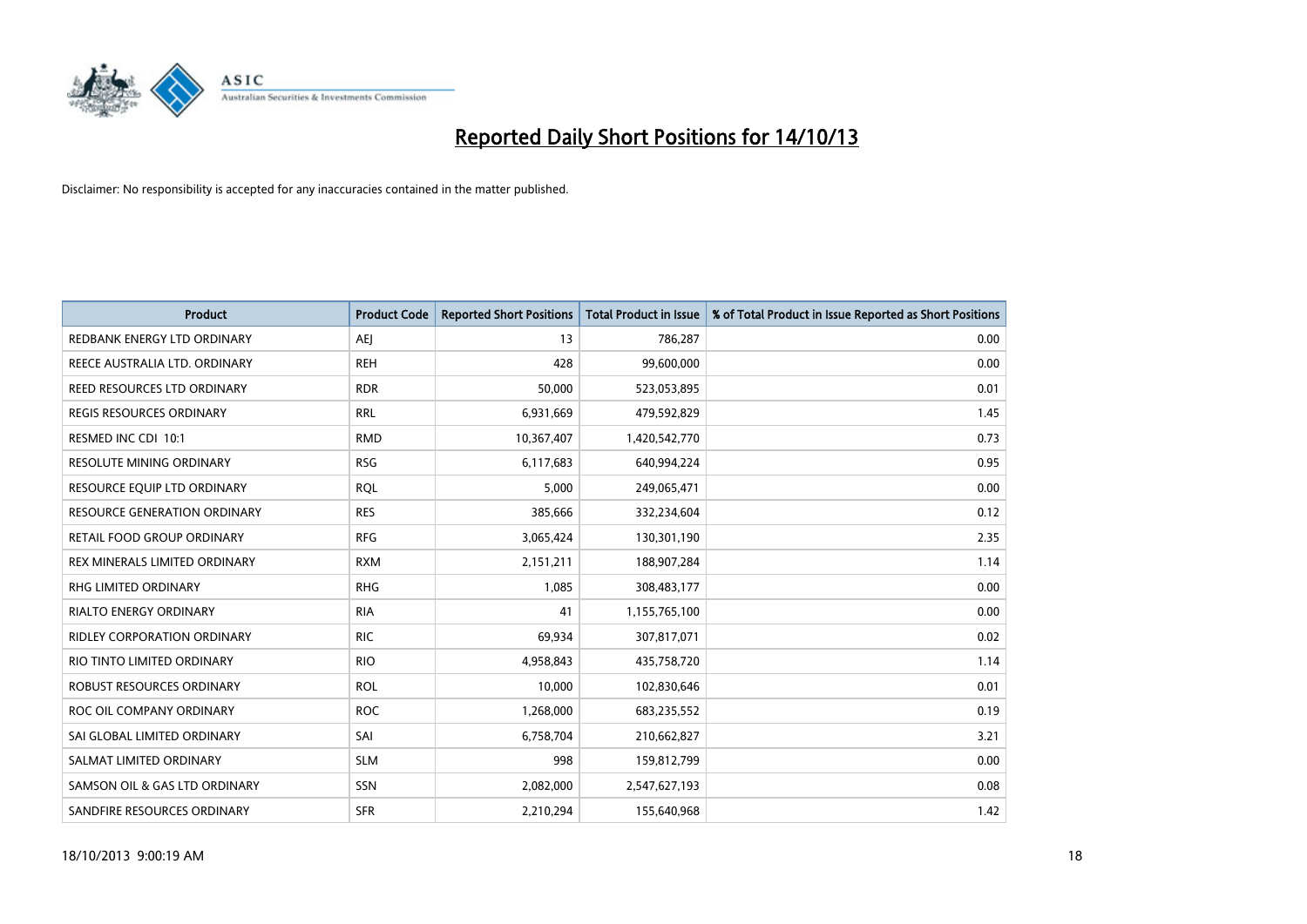

| <b>Product</b>                           | <b>Product Code</b> | <b>Reported Short Positions</b> | <b>Total Product in Issue</b> | % of Total Product in Issue Reported as Short Positions |
|------------------------------------------|---------------------|---------------------------------|-------------------------------|---------------------------------------------------------|
| <b>SANTOS LTD ORDINARY</b>               | <b>STO</b>          | 6,065,082                       | 970,188,733                   | 0.63                                                    |
| SARACEN MINERAL ORDINARY                 | <b>SAR</b>          | 5,089,280                       | 595,263,186                   | 0.85                                                    |
| SCA PROPERTY GROUP STAPLED SECURITIES    | SCP                 | 34,349,335                      | 642,417,140                   | 5.35                                                    |
| SEDGMAN LIMITED ORDINARY                 | <b>SDM</b>          | 401,977                         | 223,224,636                   | 0.18                                                    |
| SEEK LIMITED ORDINARY                    | <b>SEK</b>          | 15,010,257                      | 339,071,750                   | 4.43                                                    |
| SELECT HARVESTS ORDINARY                 | SHV                 | 189,905                         | 57,462,851                    | 0.33                                                    |
| SENEX ENERGY LIMITED ORDINARY            | <b>SXY</b>          | 5,738,042                       | 1,144,008,917                 | 0.50                                                    |
| SERVICE STREAM ORDINARY                  | SSM                 | 100                             | 283,418,867                   | 0.00                                                    |
| SEVEN GROUP HOLDINGS ORDINARY            | <b>SVW</b>          | 5,085,866                       | 308,160,281                   | 1.65                                                    |
| SEVEN WEST MEDIA LTD ORDINARY            | <b>SWM</b>          | 5,251,455                       | 999,160,872                   | 0.53                                                    |
| SIGMA PHARMACEUTICAL ORDINARY            | <b>SIP</b>          | 2,280,020                       | 1,126,618,419                 | 0.20                                                    |
| SILEX SYSTEMS ORDINARY                   | <b>SLX</b>          | 2,544,172                       | 170,252,909                   | 1.49                                                    |
| SILVER CHEF LIMITED ORDINARY             | SIV                 | 76,735                          | 29,333,629                    | 0.26                                                    |
| SILVER LAKE RESOURCE ORDINARY            | <b>SLR</b>          | 11,333,710                      | 434,988,914                   | 2.61                                                    |
| SIMS METAL MGMT LTD ORDINARY             | SGM                 | 8,299,631                       | 204,343,252                   | 4.06                                                    |
| SINGAPORE TELECOMM. CHESS DEPOSITARY INT | SGT                 | 3,728,531                       | 149,779,918                   | 2.49                                                    |
| SIRIUS RESOURCES NL ORDINARY             | <b>SIR</b>          | 5,155,668                       | 227,020,167                   | 2.27                                                    |
| SIRTEX MEDICAL ORDINARY                  | <b>SRX</b>          | 473,067                         | 56,108,439                    | 0.84                                                    |
| SKILLED GROUP LTD ORDINARY               | <b>SKE</b>          | 5,832,933                       | 233,871,364                   | 2.49                                                    |
| SKY NETWORK ORDINARY                     | <b>SKT</b>          | 469,580                         | 389,139,785                   | 0.12                                                    |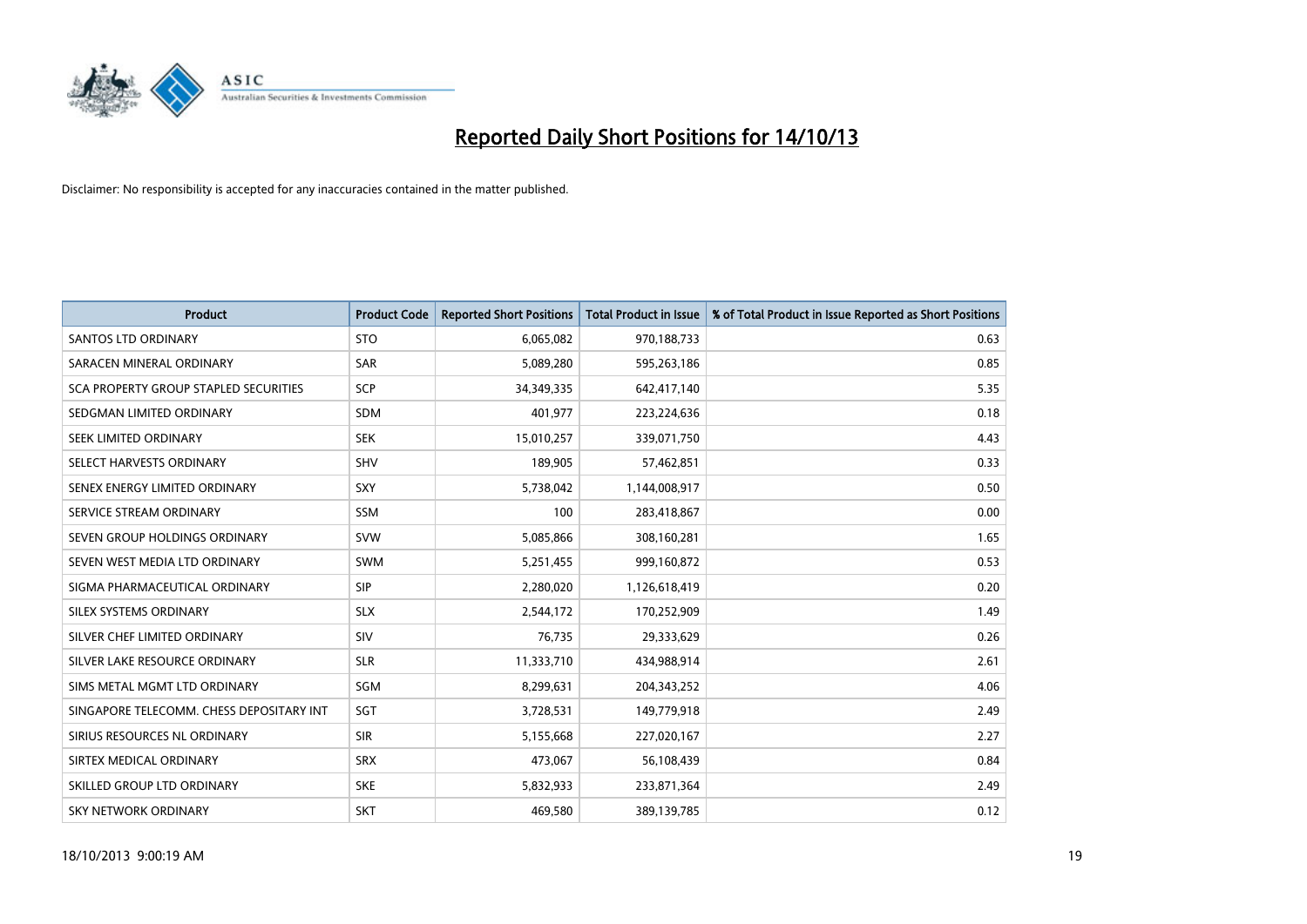

| <b>Product</b>                           | <b>Product Code</b> | <b>Reported Short Positions</b> | <b>Total Product in Issue</b> | % of Total Product in Issue Reported as Short Positions |
|------------------------------------------|---------------------|---------------------------------|-------------------------------|---------------------------------------------------------|
| SKYCITY ENT GRP LTD ORDINARY             | <b>SKC</b>          | 445,101                         | 580,016,676                   | 0.08                                                    |
| <b>SLATER &amp; GORDON ORDINARY</b>      | <b>SGH</b>          | 429,213                         | 198,846,598                   | 0.22                                                    |
| SMS MANAGEMENT. ORDINARY                 | <b>SMX</b>          | 2,566,456                       | 70,099,763                    | 3.66                                                    |
| SONIC HEALTHCARE ORDINARY                | SHL                 | 4,860,853                       | 400,370,556                   | 1.21                                                    |
| SOUL PATTINSON (W.H) ORDINARY            | SOL                 | 102,235                         | 239,395,320                   | 0.04                                                    |
| SOUTH BOULDER MINES ORDINARY             | <b>STB</b>          | 1                               | 127,952,826                   | 0.00                                                    |
| SP AUSNET STAPLED SECURITIES             | <b>SPN</b>          | 30,568,772                      | 3,376,325,523                 | 0.91                                                    |
| SPARK INFRASTRUCTURE STAPLED NOTE & UNIT | SKI                 | 44,144,565                      | 1,326,734,264                 | 3.33                                                    |
| SPDR 200 FUND ETF UNITS                  | <b>STW</b>          | 68,800                          | 44,278,688                    | 0.16                                                    |
| SPECIALTY FASHION ORDINARY               | SFH                 | 110,001                         | 192,236,121                   | 0.06                                                    |
| ST BARBARA LIMITED ORDINARY              | <b>SBM</b>          | 8,284,600                       | 488,074,077                   | 1.70                                                    |
| STARPHARMA HOLDINGS ORDINARY             | <b>SPL</b>          | 15,782,764                      | 284,164,948                   | 5.55                                                    |
| STEADFAST GROUP LTD ORDINARY             | <b>SDF</b>          | 283,724                         | 500,873,408                   | 0.06                                                    |
| STHN CROSS MEDIA ORDINARY                | SXL                 | 8,676,225                       | 705,099,800                   | 1.23                                                    |
| STOCKLAND UNITS/ORD STAPLED              | SGP                 | 11,435,773                      | 2,305,750,747                 | 0.50                                                    |
| STRAITS RES LTD. ORDINARY                | SRQ                 | 31,522                          | 1,164,150,159                 | 0.00                                                    |
| STRIKE ENERGY LTD ORDINARY               | <b>STX</b>          | 100,000                         | 706,519,664                   | 0.01                                                    |
| STW COMMUNICATIONS ORDINARY              | SGN                 | 3,047,416                       | 403,828,512                   | 0.75                                                    |
| SUNCORP GROUP LTD ORDINARY               | <b>SUN</b>          | 3,819,628                       | 1,286,600,980                 | 0.30                                                    |
| SUNDANCE ENERGY ORDINARY                 | <b>SEA</b>          | 166,146                         | 462,611,982                   | 0.04                                                    |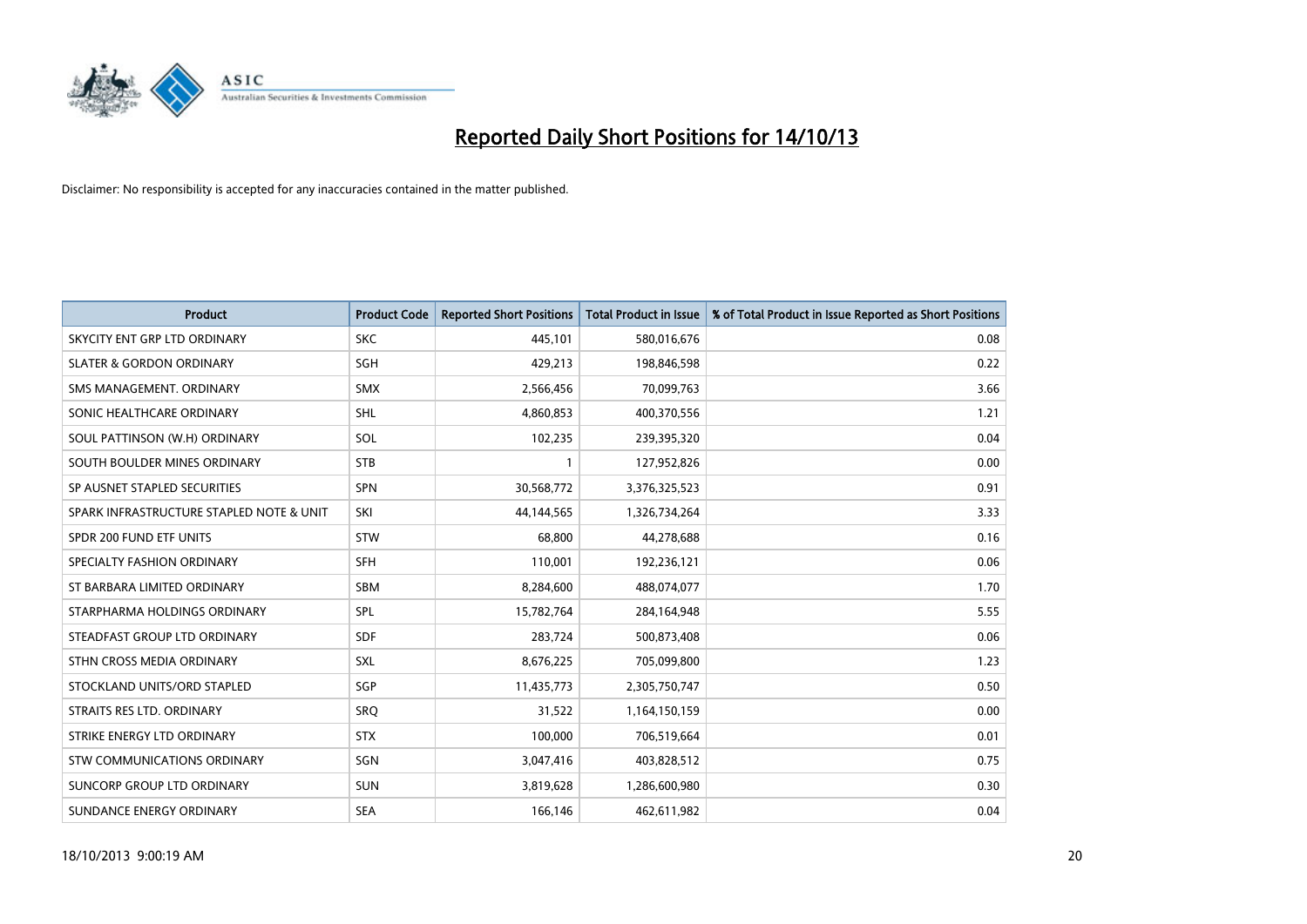

| <b>Product</b>                   | <b>Product Code</b> | <b>Reported Short Positions</b> | <b>Total Product in Issue</b> | % of Total Product in Issue Reported as Short Positions |
|----------------------------------|---------------------|---------------------------------|-------------------------------|---------------------------------------------------------|
| SUNDANCE RESOURCES ORDINARY      | <b>SDL</b>          | 50,001,988                      | 3,072,110,985                 | 1.63                                                    |
| SUNLAND GROUP LTD ORDINARY       | <b>SDG</b>          | 38,659                          | 181,710,087                   | 0.02                                                    |
| SUPER RET REP LTD ORDINARY       | SUL                 | 1,288,807                       | 196,731,620                   | 0.66                                                    |
| SYD AIRPORT STAPLED US PROHIBIT. | SYD                 | 20,169,186                      | 2,194,322,759                 | 0.92                                                    |
| SYRAH RESOURCES ORDINARY         | <b>SYR</b>          | 2,787,787                       | 148,330,123                   | 1.88                                                    |
| TABCORP HOLDINGS LTD ORDINARY    | <b>TAH</b>          | 17,416,226                      | 754,274,706                   | 2.31                                                    |
| TANAMI GOLD NL ORDINARY          | <b>TAM</b>          | 41                              | 587,548,523                   | 0.00                                                    |
| TAP OIL LIMITED ORDINARY         | <b>TAP</b>          | 210,258                         | 241,608,606                   | 0.09                                                    |
| TASSAL GROUP LIMITED ORDINARY    | <b>TGR</b>          | 242,027                         | 146,507,029                   | 0.17                                                    |
| <b>TATTS GROUP LTD ORDINARY</b>  | <b>TTS</b>          | 12,162,701                      | 1,402,714,027                 | 0.87                                                    |
| TELECOM CORPORATION ORDINARY     | <b>TEL</b>          | 9,050,888                       | 1,822,303,137                 | 0.50                                                    |
| TELSTRA CORPORATION. ORDINARY    | <b>TLS</b>          | 11,298,592                      | 12,443,074,357                | 0.09                                                    |
| TEN NETWORK HOLDINGS ORDINARY    | <b>TEN</b>          | 119,024,545                     | 2,586,970,845                 | 4.60                                                    |
| TERANGA GOLD CORP CDI 1:1        | <b>TGZ</b>          | 839,407                         | 172,466,316                   | 0.49                                                    |
| TFS CORPORATION LTD ORDINARY     | <b>TFC</b>          | 150,000                         | 279,621,829                   | 0.05                                                    |
| THE REJECT SHOP ORDINARY         | <b>TRS</b>          | 1,989,155                       | 28,826,248                    | 6.90                                                    |
| THORN GROUP LIMITED ORDINARY     | <b>TGA</b>          | 58,701                          | 148,897,155                   | 0.04                                                    |
| TIGER RESOURCES ORDINARY         | <b>TGS</b>          | 2,208,488                       | 674,770,269                   | 0.33                                                    |
| TITAN ENERGY SERVICE ORDINARY    | <b>TTN</b>          | 11,233                          | 48,434,770                    | 0.02                                                    |
| TOLL HOLDINGS LTD ORDINARY       | <b>TOL</b>          | 26,995,965                      | 717,133,875                   | 3.76                                                    |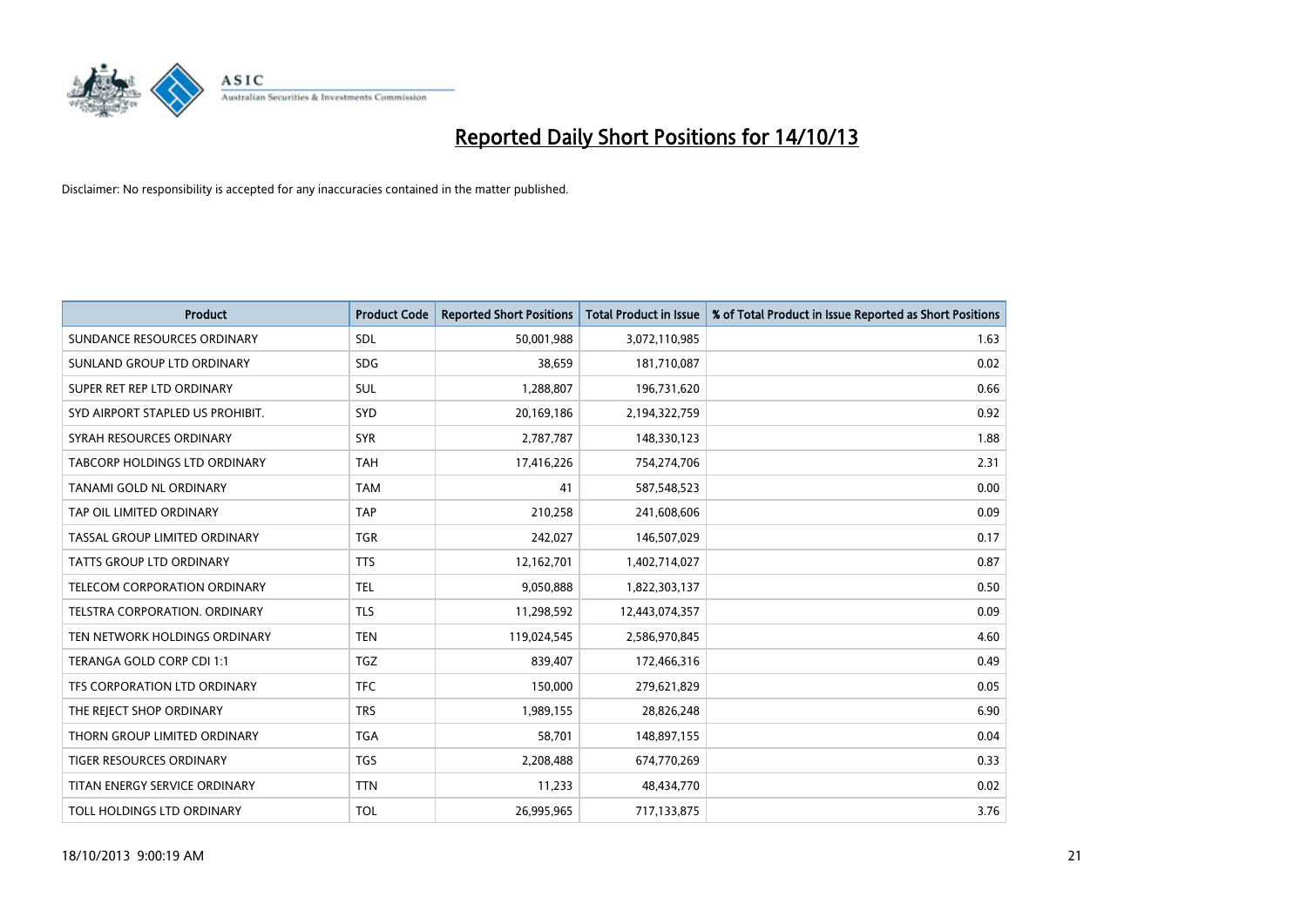

| <b>Product</b>                        | <b>Product Code</b> | <b>Reported Short Positions</b> | <b>Total Product in Issue</b> | % of Total Product in Issue Reported as Short Positions |
|---------------------------------------|---------------------|---------------------------------|-------------------------------|---------------------------------------------------------|
| TORO ENERGY LIMITED ORDINARY          | <b>TOE</b>          | 143,177                         | 1,041,936,676                 | 0.01                                                    |
| TOX FREE SOLUTIONS ORDINARY           | <b>TOX</b>          | 1,263,957                       | 132,519,859                   | 0.95                                                    |
| TPG TELECOM LIMITED ORDINARY          | <b>TPM</b>          | 2,391,369                       | 793,808,141                   | 0.30                                                    |
| <b>TRADE ME GROUP ORDINARY</b>        | <b>TME</b>          | 368,742                         | 396,261,129                   | 0.09                                                    |
| <b>TRANSFIELD SERVICES ORDINARY</b>   | <b>TSE</b>          | 49,370,229                      | 512,457,716                   | 9.63                                                    |
| TRANSPACIFIC INDUST, ORDINARY         | <b>TPI</b>          | 18,083,906                      | 1,578,563,490                 | 1.15                                                    |
| TRANSURBAN GROUP TRIPLE STAPLED SEC.  | <b>TCL</b>          | 2,706,981                       | 1,485,500,376                 | 0.18                                                    |
| <b>TREASURY GROUP ORDINARY</b>        | <b>TRG</b>          | 26,236                          | 23,070,755                    | 0.11                                                    |
| TREASURY WINE ESTATE ORDINARY         | <b>TWE</b>          | 24,167,441                      | 647,227,144                   | 3.73                                                    |
| TROY RESOURCES LTD ORDINARY           | <b>TRY</b>          | 624,317                         | 167,730,292                   | 0.37                                                    |
| TWENTY-FIRST FOX INC A NON-VOTING CDI | <b>FOXLV</b>        | 1,277,482                       | 24,770,737                    | 5.16                                                    |
| TWENTY-FIRST FOX INC B VOTING CDI     | <b>FOX</b>          | 690,973                         | 208,434,066                   | 0.33                                                    |
| UGL LIMITED ORDINARY                  | UGL                 | 19,466,568                      | 166,511,240                   | 11.69                                                   |
| UNILIFE CORPORATION CDI 6:1           | <b>UNS</b>          | 7,954                           | 275,763,432                   | 0.00                                                    |
| UXC LIMITED ORDINARY                  | <b>UXC</b>          | 127,793                         | 311,975,502                   | 0.04                                                    |
| <b>VENTURE MINERALS ORDINARY</b>      | <b>VMS</b>          | 184,978                         | 287,320,170                   | 0.06                                                    |
| VILLA WORLD LTD, ORDINARY             | <b>VLW</b>          | 61,765                          | 80,038,863                    | 0.08                                                    |
| <b>VILLAGE ROADSHOW LTD ORDINARY</b>  | <b>VRL</b>          | 477,465                         | 159,486,203                   | 0.30                                                    |
| VIRGIN AUS HLDG LTD ORDINARY          | <b>VAH</b>          | 151,319,779                     | 2,589,840,317                 | 5.84                                                    |
| <b>VIRTUS HEALTH LTD ORDINARY</b>     | <b>VRT</b>          | 106,670                         | 79,536,601                    | 0.13                                                    |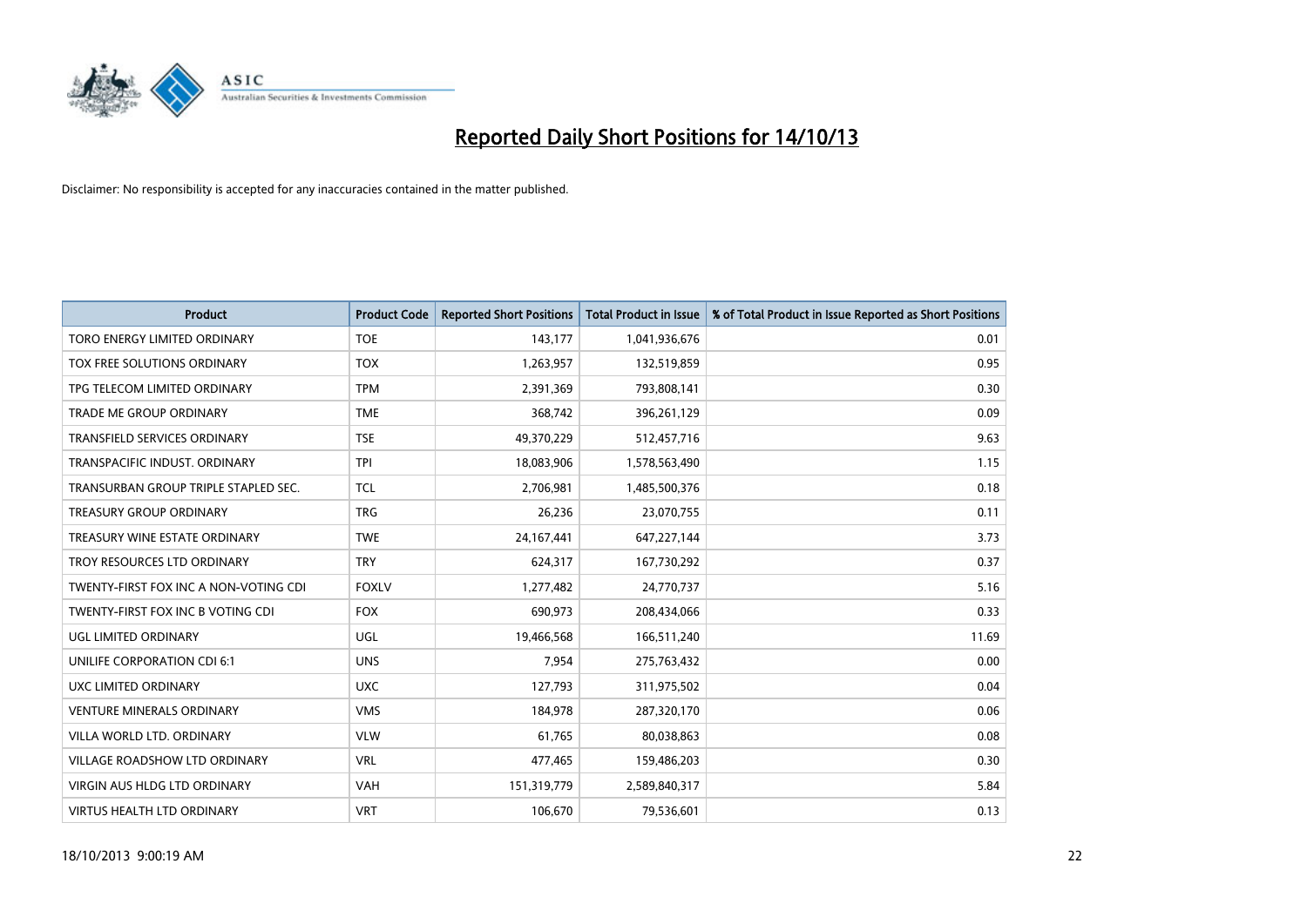

| <b>Product</b>                         | <b>Product Code</b> | <b>Reported Short Positions</b> | <b>Total Product in Issue</b> | % of Total Product in Issue Reported as Short Positions |
|----------------------------------------|---------------------|---------------------------------|-------------------------------|---------------------------------------------------------|
| VISION EYE INSTITUTE ORDINARY          | <b>VEI</b>          | 167,701                         | 160,284,112                   | 0.10                                                    |
| <b>VMOTO LIMITED ORDINARY</b>          | <b>VMT</b>          | 2,250,000                       | 973,087,712                   | 0.23                                                    |
| <b>WATPAC LIMITED ORDINARY</b>         | <b>WTP</b>          | 39,819                          | 184,332,526                   | 0.02                                                    |
| WEBIET LIMITED ORDINARY                | <b>WEB</b>          | 2,720,687                       | 79,397,959                    | 3.43                                                    |
| <b>WESFARMERS LIMITED ORDINARY</b>     | <b>WES</b>          | 29,495,687                      | 1,006,683,257                 | 2.93                                                    |
| WESFARMERS LIMITED PARTIALLY PROTECTED | <b>WESN</b>         | 175,832                         | 150,510,341                   | 0.12                                                    |
| WESTERN AREAS LTD ORDINARY             | <b>WSA</b>          | 21,183,651                      | 196,862,806                   | 10.76                                                   |
| WESTERN DESERT RES. ORDINARY           | <b>WDR</b>          | 3,826,055                       | 410,176,629                   | 0.93                                                    |
| WESTFIELD GROUP ORD/UNIT STAPLED SEC   | <b>WDC</b>          | 7,310,966                       | 2,168,299,076                 | 0.34                                                    |
| WESTFIELD RETAIL TST UNIT STAPLED      | <b>WRT</b>          | 11,485,828                      | 2,995,945,800                 | 0.38                                                    |
| <b>WESTPAC BANKING CORP ORDINARY</b>   | <b>WBC</b>          | 25,662,015                      | 3,109,048,309                 | 0.83                                                    |
| WHITE ENERGY COMPANY ORDINARY          | <b>WEC</b>          | 4,711                           | 322,974,494                   | 0.00                                                    |
| WHITEHAVEN COAL ORDINARY               | <b>WHC</b>          | 80,510,340                      | 1,025,692,710                 | 7.85                                                    |
| WIDE BAY AUST LTD ORDINARY             | <b>WBB</b>          | 19,614                          | 36,238,600                    | 0.05                                                    |
| WINDIMURRA VANADIUM ORDINARY           | <b>WVL</b>          | 20,461                          | 19,284,366                    | 0.11                                                    |
| WOODSIDE PETROLEUM ORDINARY            | <b>WPL</b>          | 2,445,660                       | 823,910,657                   | 0.30                                                    |
| WOOLWORTHS LIMITED ORDINARY            | <b>WOW</b>          | 3,009,774                       | 1,251,198,702                 | 0.24                                                    |
| WORLEYPARSONS LTD ORDINARY             | <b>WOR</b>          | 3,427,647                       | 243,480,720                   | 1.41                                                    |
| WOTIF.COM HOLDINGS ORDINARY            | <b>WTF</b>          | 17,790,309                      | 211,736,244                   | 8.40                                                    |
| <b>XERO LTD ORDINARY</b>               | <b>XRO</b>          | 118                             | 117,606,203                   | 0.00                                                    |